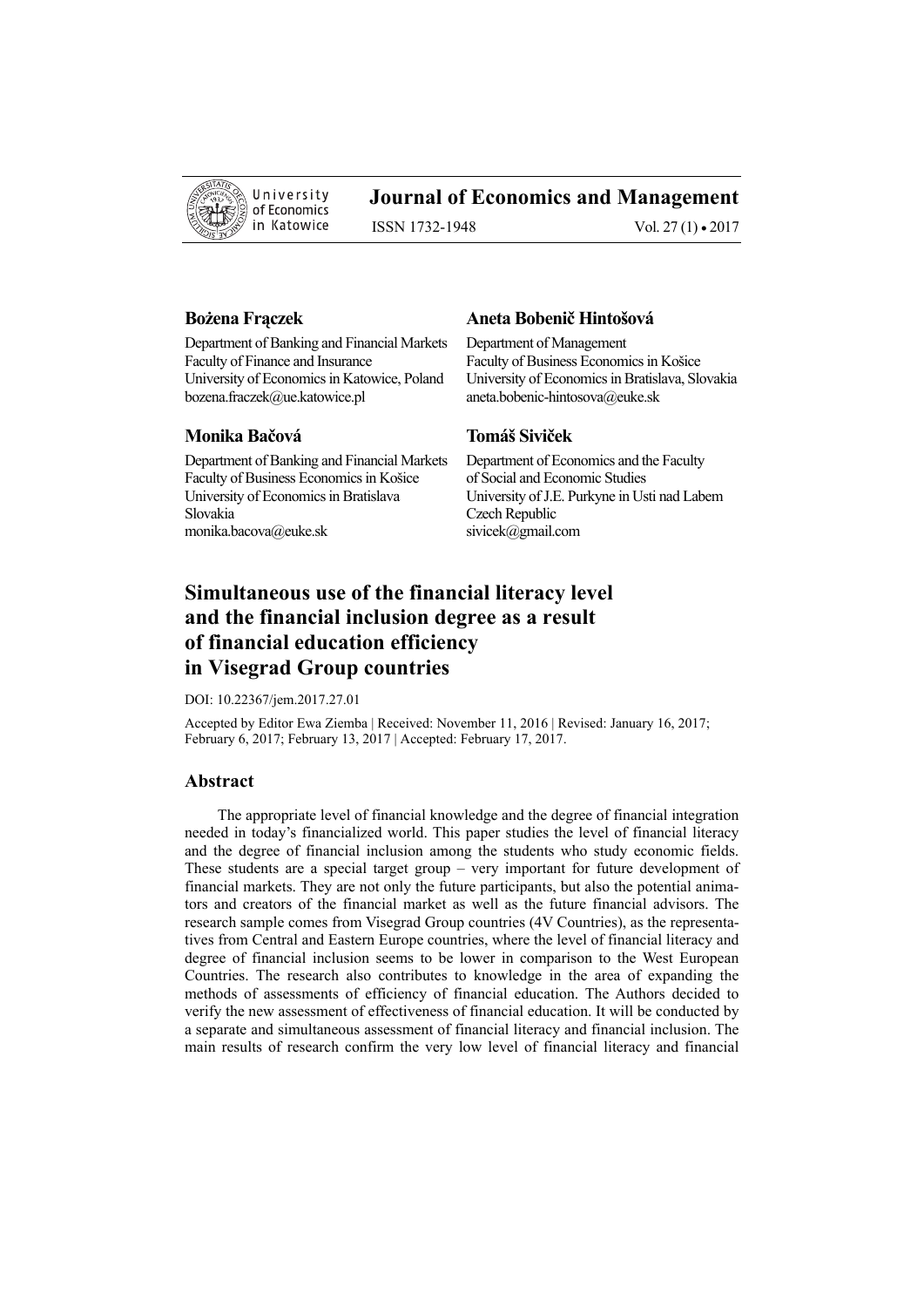inclusion of young future economists in 4V Countries in both groups: starting and finishing the professional financial education. In addition, examining the degree of financial inclusion among the students who at the same time are educated at the basic level confirms the much lower level of informed financial inclusion.

**Keywords:** personal finance, financial education, financial inclusion, financial literacy, financial markets.

**JEL Classification:** D14, D 83, I22, I23.

## **Introduction**

Recently more and more attention has been paid to very serious and dangerous problem of low level of financial literacy and unsatisfactory degree of financial inclusion all over the world. In addition, the statistics reveal huge disparities in these areas, especially taking into account poor and rich countries. The differences are also noticeable in more developed regions, e.g. Europe. The developing countries of Central and Eastern Europe (CEE) represent definitely less favorable level of financial literacy and degree of financial inclusion in comparison to the most developed countries of West Europe. Less equipped with financial knowledge and skills societies of East and Central Europe represent the lower level of financial inclusion and at the same time may slow down the growth of European region. It refers to European financial market development with consequences to European economy as the whole.

The situation may be improved through high-quality relevant financial education using both traditional and modern forms and educational tools [Kieżel 2015; Frączek 2016a]. Unfortunately, many actions under financial education do not bring expected results and financial education seems to be not effective. The problem of the lack of financial education efficiency is highlighted and the methods of measuring this efficiency are searched for.

That is why the Authors of the paper decided to measure the level of financial literacy and financial inclusion in Visegrad Group countries (as the representatives of Central and Eastern region in Europe) among the university students who study economic fields, as the great potential (future participants, creators and experts) for development of European financial market.

The most popular way of measurement of the efficiency of financial education are survey questionnaires, that show the percentage of respondents who achieved the best scores in test on financial literacy (financial knowledge and skills), represent the whole society or chosen target groups. The purpose of this paper is the assessment of effectiveness of financial education among students who study at the economic universities or economic faculties in Visegrad Group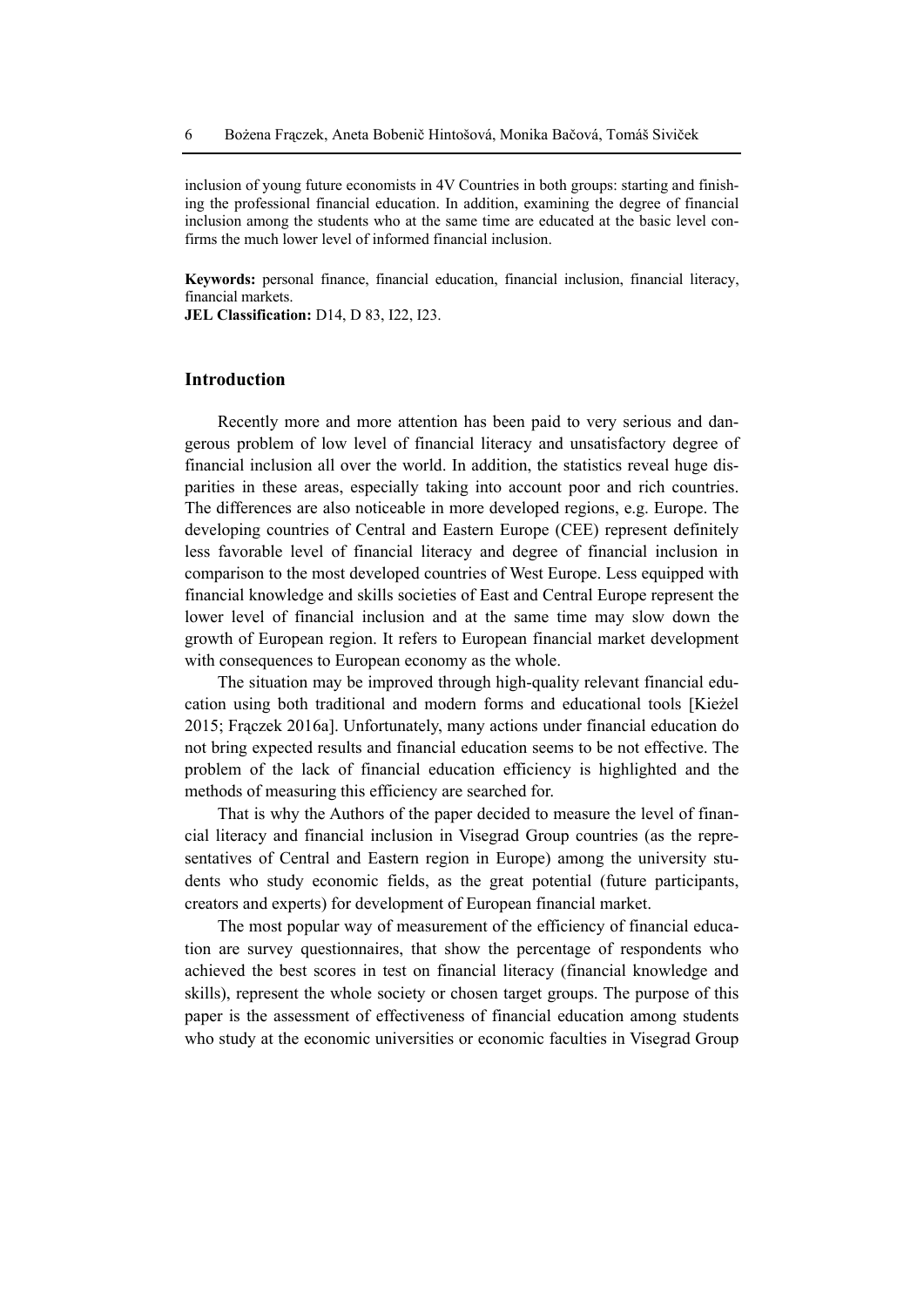countries (Czech Republic, Hungary, Poland and Slovakia) by a separate and simultaneous assessment of financial literacy and financial inclusion.

The research paper consists of the literature review as rationale for a research study and defining the research problem, the research problem section, which covers the research questions, methodology, which presents main stages and details of research study, presentation the results of survey research and discussion as well as the conclusions.

# **1. Literature review**

l

Results of much research conducted all over the world confirm a very low level of financial literacy<sup>1</sup> [Atkinson, Messy 2012; Xu, Zia 2012; OECD/INFE 2013b; OECD/INFE 2015; Frączek 2016b; World Bank 2016], an unsatisfactory degree of financial inclusion<sup>2</sup> [World Bank 2012; Demirgüç-Kunt, Klapper 2013; World Bank 2015]. In addition, the more detailed research shows the relationships between the elements of financial literacy and particular forms of products and services offered by regulated and unregulated financial institutions [Frączek, Mitręga-Niestrój 2014].

It also should be noted that the level of financial literacy is different in particular groups of countries, e.g. developed and developing or in the countries with different income.

The differences are also noticed among particular regions of the World as well as inside the regions. The example may be Europe, where developing countries of Central and Eastern Europe (CEE) represent lower level of financial literacy as well as the lower degree of financial inclusion in comparison to the most developed countries of West Europe. And although CEE countries have achieved significant progress in many economic fields during last two decades<sup>3</sup>, results of inefficient financial education may slow down the European financial market development with consequences to European economy. Europe is still

<sup>1</sup> Financial literacy is a combination of awareness, knowledge, skill, attitude and behavior, necessary to sound financial decision-making and ultimately achieving individual financial wellbeing [OECD/INFE 2013al.]

<sup>&</sup>lt;sup>2</sup> Financial inclusion refers to the process of promoting affordable, timely and adequate access to a wide range of regulated financial products and services [Atkinson, Messy, 2013]. Besides of having banking account, savings and borrowing money the financial inclusion covers the basic forms of financial settlements including non-cash forms [Zieliński 2015]. 3

<sup>&</sup>lt;sup>3</sup> The successful transition of these countries from a state-run, inefficient and closed economic system to a developing and competitive market economy was a genuinely historical achievement. The top three CEE countries in the context of Growth Conditions are: Slovakia, Poland and the Czech Republic [Rozmahel et al. 2013].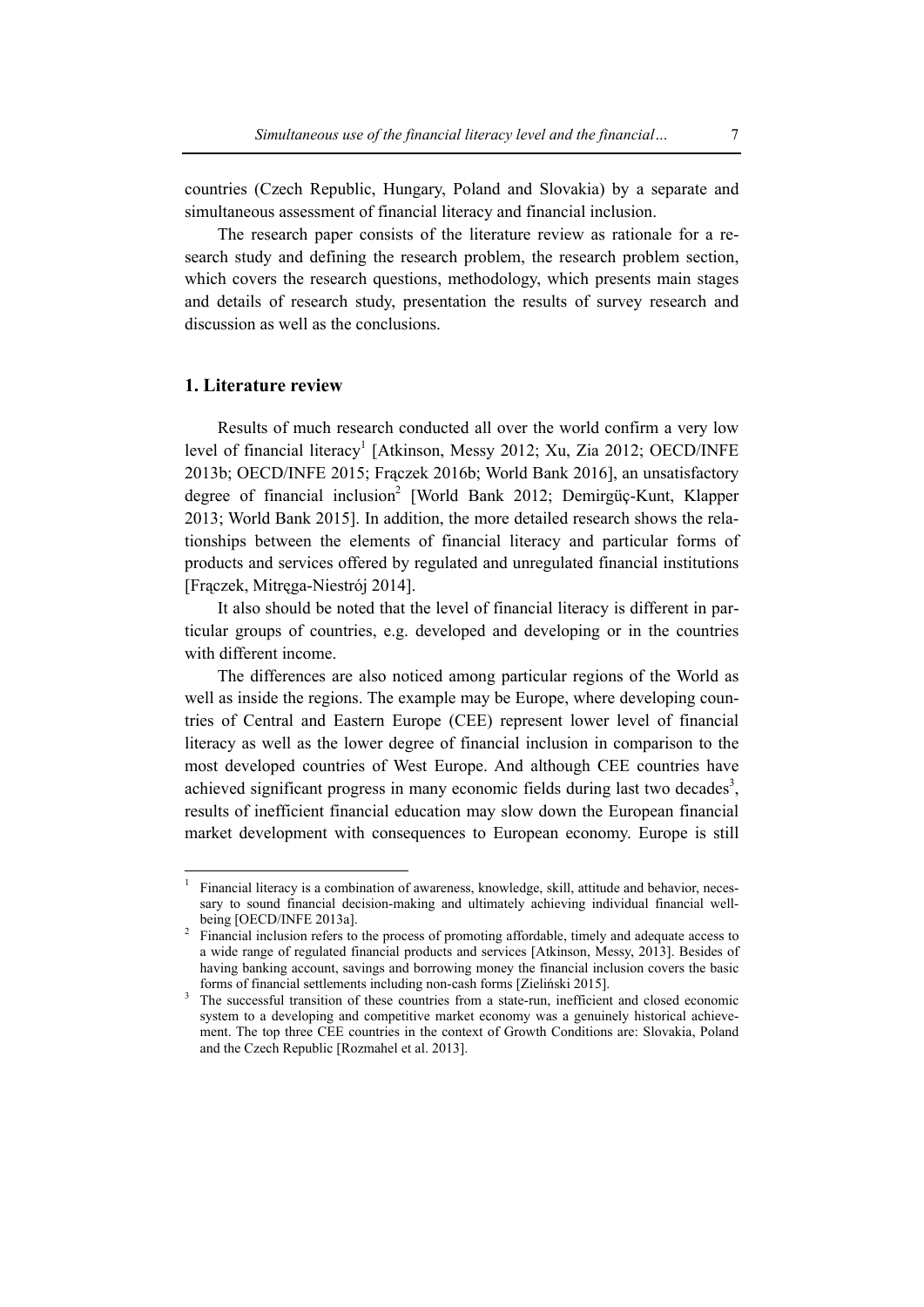divided into groups of countries of Western and Northern, on the one hand, and a group of Southern and Eastern countries on the other. In particular it concerns the legal framework and conditions for private enterprises<sup>4</sup>. Certain groups of countries create the so-called clusters and beginning with the Governance and Institutions dimension, the persisting gap between the core countries and the rest of the EU is apparent [Rozmahel et al. 2013].

Financial knowledge, skills and financial inclusion in particular countries determine the financial wellbeing of households [Demirgüç-Kunt, Klapper 2013; Dupas, Robinson 2014], as well as the financial management in enterprises [Mahendra Dev 2006; World Bank 2016a]. The level of financial literacy and degree of financial inclusion influence the financial stability [Khan 2011; Mehrotra, Yetman 2015], the development of financial markets with impact on the economy as a whole [King, Levine 1993; Mavrotas, Son 2006]. That is why the different levels of knowledge on finance and the degree of financial inclusion also affect the level of heterogeneity in Europe.

The level of financial literacy as well as the degree of financial inclusion also depend on age. The literature provides a lot of results of research on financial literacy and financial inclusion among young people [Lusardi et al. 2010]. This target group is seen as a special one. The young people are potential active participants for the future financial markets and their financial knowledge, skills, awareness, patterns, behavior as well as the usage of financial products and services influence the current and future functioning and development of financial markets and economy. The young people are seen as the great potential of the broadly defined future. For example, the university students who study economic fields seem to be the great potential for financial markets as the future active participants, experts and creators of financial markets. Therefore very important is level of their financial knowledge, skills and awareness (elements of financial literacy) as well as the experience in financial markets (financial inclusion). But one cannot find in the literature the results of research on financial literacy and financial inclusion among the students who study economic fields.

 $\overline{\phantom{a}}$ 

<sup>4</sup> In addition, CEE countries create fairly homogeneous cluster due to their low government spending, low rate of tax on work, and a similar development, but for example with regard to openness and one dimension of the market, there are no clear homogeneous clusters in Central and Eastern Europe to form a homogeneous group. Poland and Slovakia have a relatively higher level of trade within the industry, as well as the total trade with other EU countries. In turn Czech Republic and Slovakia reveal Foreign Direct Intensity Investment like in West European Countries.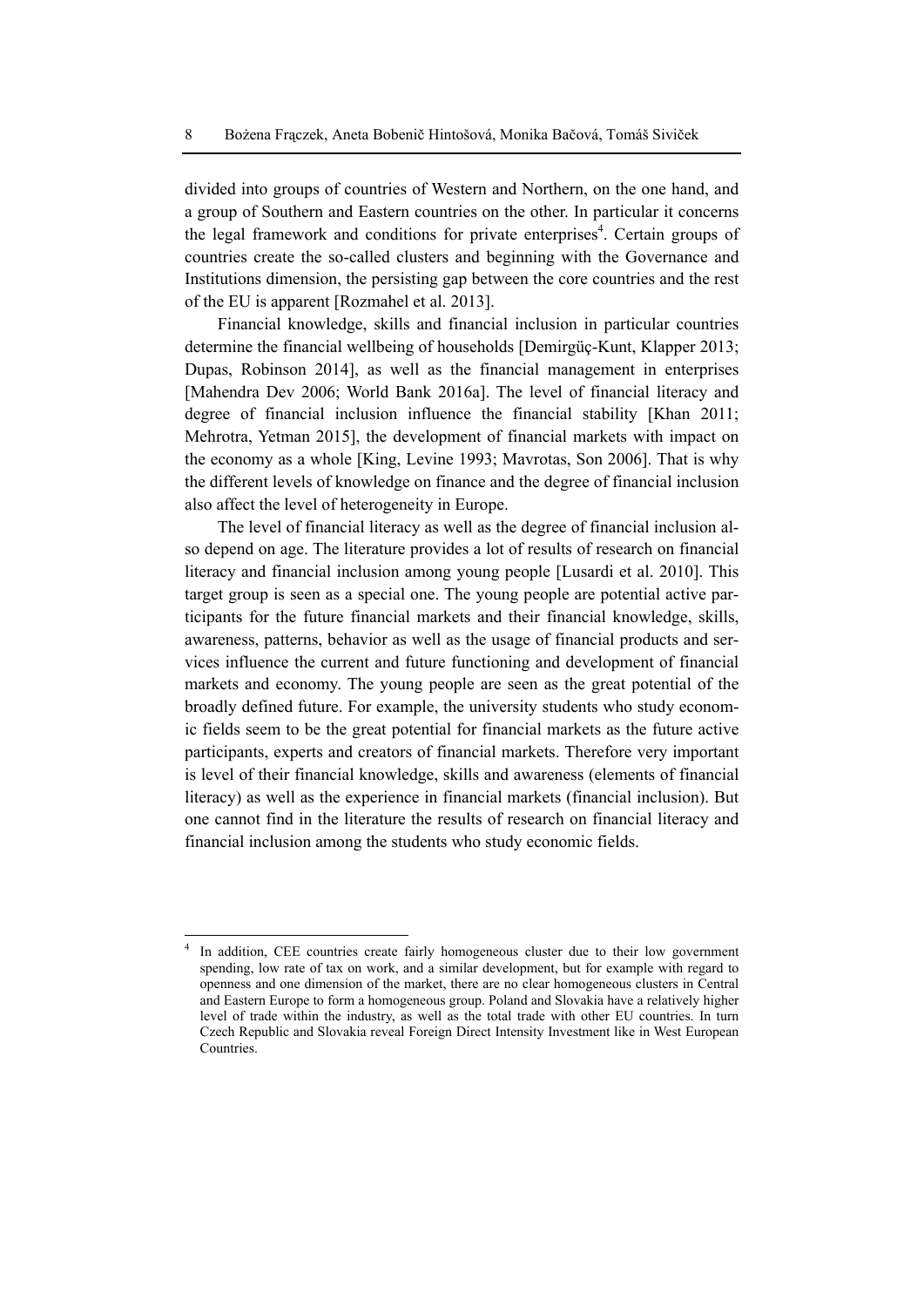The presented facts create a very serious problem of effective financial education<sup>5</sup>. In turn, effective education requires measurement of its results. And the measurement of effectiveness of financial education is the problem. The literature contains information about the evaluation of financial educational programs [Hathaway, Khatiwada 2008; Huston 2010]. The pervasive approach to the measurement of outcomes of financial education are pre- and posttests. Sometimes the so called retrospective pretests (RPTs) are used in research, in which the respondents and at the same time the participants of educational programs are asked to think back to their level of knowledge and behavior prior to the program. In addition, the literature underlines the necessity of study of the financial education impact on behavior as essential [Tennyson, Nguyen 2001].

Apart from the efficiency measurement of the separate educational programs, a measurement of efficiency of many educational actions is conducted as a whole in many countries all over the world. In such cases the efficiency of the financial education is measured by the prism of degree of its objectives realization, i.e. level of financial literacy and a degree of financial inclusion. These types of measurement are carried out on all adults in the most countries around the world. But usually each of these two concepts (financial literacy and financial inclusion) is measured separately. The main way of measurement of the level of financial literacy and degree of financial inclusion is designation/calculation of the percentage of respondents of questionnaire survey with positive answers. Separate measurement of the level of financial literacy allows only for a preliminary and indicative assessment of mainly theoretical basic knowledge, without the guarantee of its usage in practice. In turn, the separate measurement of degree of financial inclusion shows the scale of participating in the financial market but without the guarantee, that the financial decisions are the informed decisions.

Financial education is essential to both related concepts: financial literacy and financial inclusion. The main aim of financial education is to enhance and improve the financial literacy level. It may be considered or explained by different ways, e.g. by the aspect of knowledge and awareness of the financial products available within a country. On one hand the knowledge, skills or awareness are the elements of the financial literacy and on the other hand, it is an important pre-requisite for financial inclusion [Atkinson, Messy 2013]. It is said that financial inclusion is promoted by financial education.

 5 Financial education is a process by which financial consumers/investors improve their understanding of financial products, main concepts and become more aware of financial risks and opportunities, to make informed choices [OECD 2005].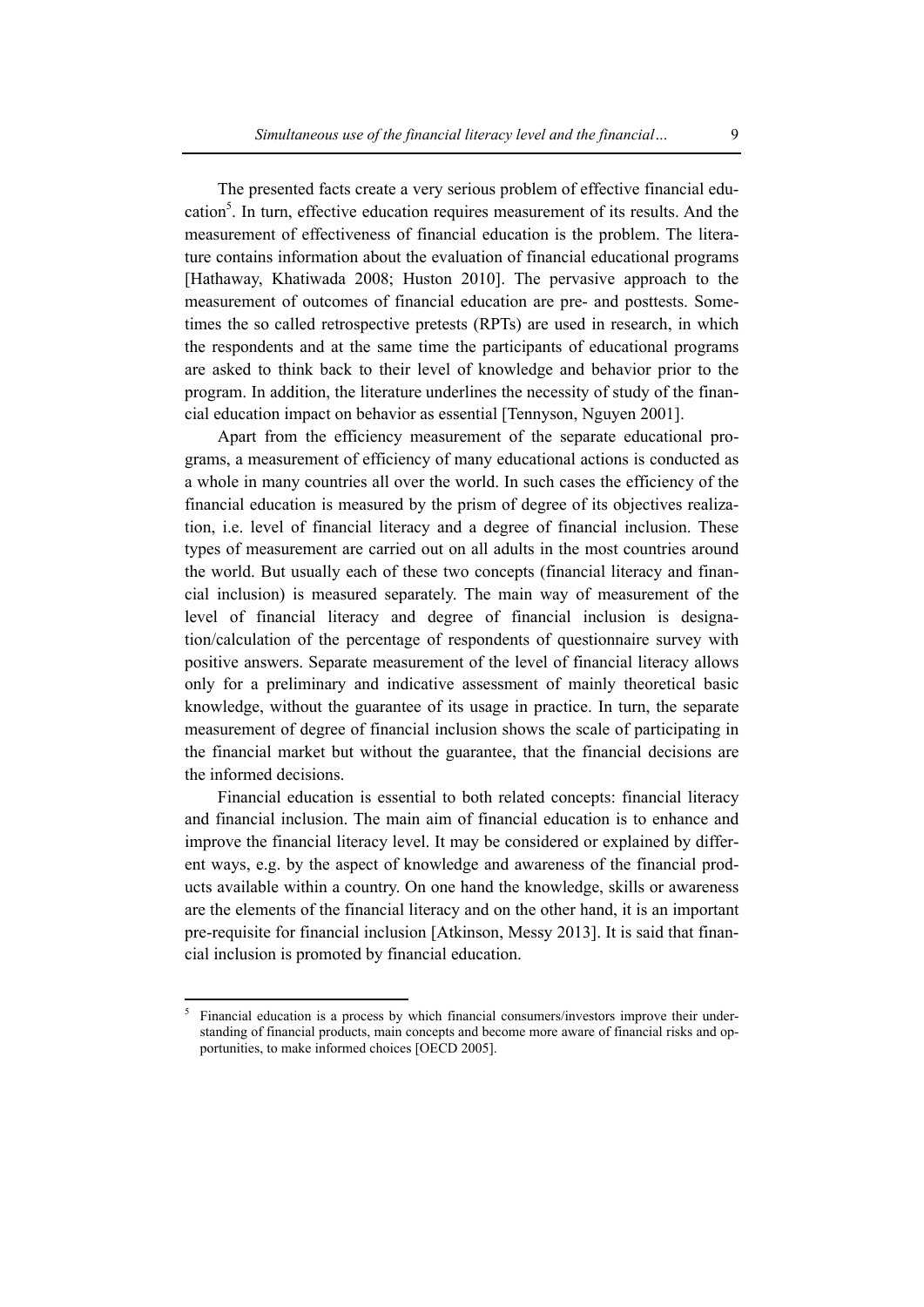It should be noted that improving the level of financial literacy in time through financial education is not always guaranteed. According to Jump\$tart Financial Literacy Surveys of High School Seniors, the period 1997-2008 is the evidence for a fall of the highest mean financial literacy score from 57.3% in 1997 to 48.3% in 2008 [Mandell 2009]. There is a significant relationship (the lack of interaction) between college-level financial education and investment knowledge [Peng et al. 2007]. In addition, considering financial education in school (different level of formal financial education) there are not conclusive results of research on relationship between state curriculum mandates and student knowledge of personal finance [Tennyson, Nguyen 2001].

There are no unequivocal results on efficiency of financial education and it evokes a lot of discussions on financial education, e.g. on justification of certain actions, curriculums, ways of carrying out the initiatives of financial education as well as ways of measurement of efficiency of financial education, etc.

The effective education is significant problem all over the World, but especially important in the developing countries. Research on the level of financial literacy among the students who study economic fields allow for determining chances and dangers for financial markets in particular countries of Central and Eastern Europe with the impact on European economy.

# **2. Research problem**

The mentioned insights about the measurement of outcomes of financial education allow for the presumption that the effective way to evaluate the effectiveness of financial education should take into account both the level of financial literacy and the effects of its use at the financial market in practice (e.g. by financial behavior, market share – simply a degree of financial inclusion). The idea of the Authors of this paper is to verify a new, more accurate measure of efficiency of financial education, which combines measurement of financial literacy and financial inclusion – by the prism of financial decisions based on knowledge, skills and awareness (informed decisions), which facilitate and support financial market participation.

The verification of the new way of measurement will be conducted on the sample of the university students who study economic fields – as the one of the most important group for future development of financial markets. The research sample will be university students from Visegrad Group countries – as the representatives of the countries of Central and Eastern Europe. The rationale for the selection of university students who are studying economic fields to the research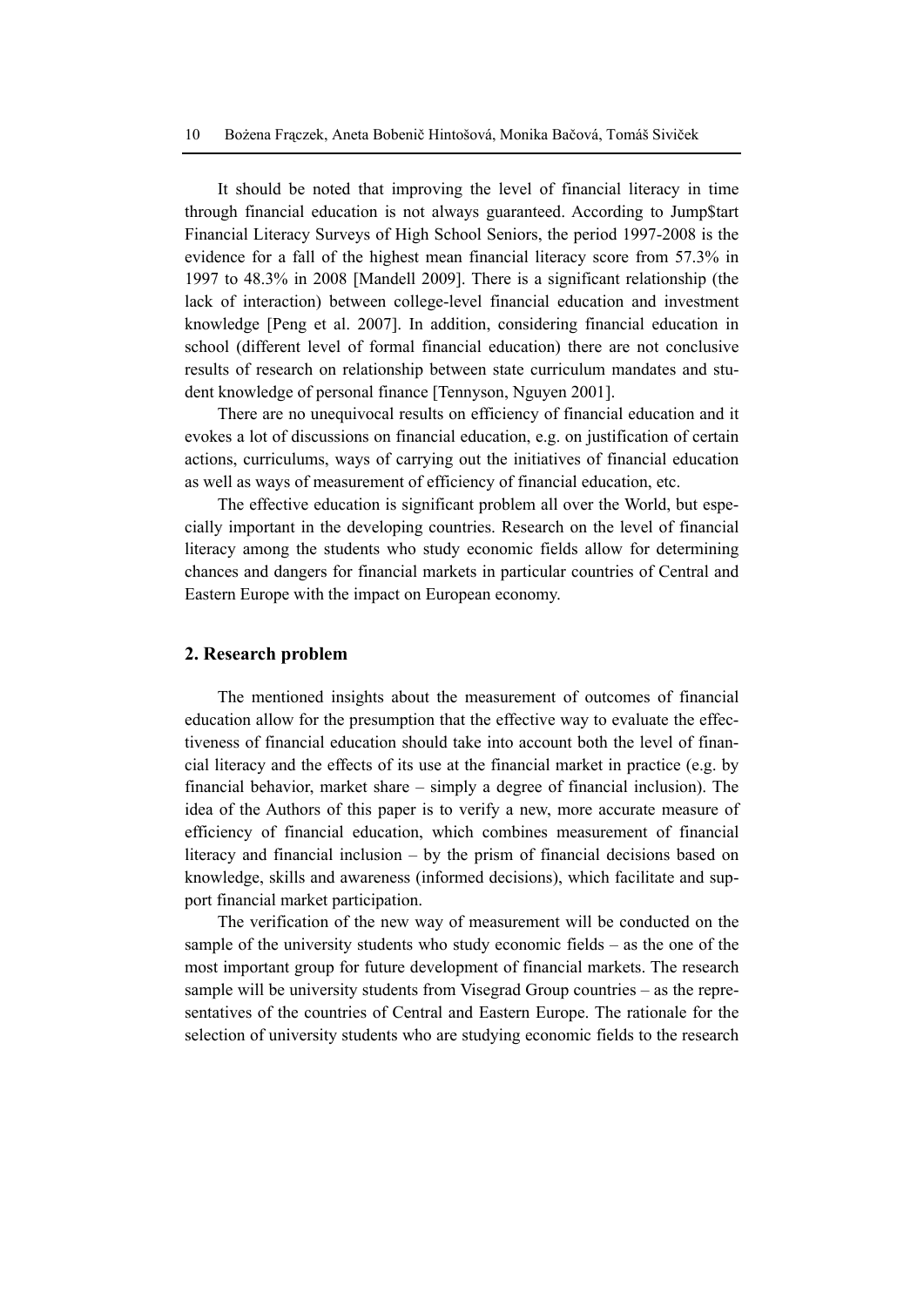were the assessment of effectiveness of literate in finance group of young people, which seems to be best educated in finance – as the potential of development of financial markets.

Therefore two research questions are formulated:

- 1. Is it possible to assume, that university students of economic fields form 4V Countries are guarantee for the sustainable development of the financial market in Europe?
- 2. Does the new concept of measurement of financial education effectiveness assess the results of financial education more precisely?

### **3. Methodology**

The paper was prepared after the study of literature: mainly academic and non-academic sources, as well as after conducted survey research. The literature review revealed the low level of financial literacy, unsatisfactory degree of financial practice (financial inclusion), the role of financial education and problems with measurement of its results.

In the empirical research two stages were planned.

The first stage will include study of literature and analysis aimed at presentation of the position of 4V Countries in the World and in Europe (mainly the most advanced economies in Europe), taking into account the level of financial literacy and degree of financial inclusion. This part of the research based on World Bank data will be a justification of a decision about the selection of research sample (4V Countries).

The second stage as the empirical part of the article will be the result of part of the survey carried out among students of economics of the 4 Visegrad countries: the Czech Republic – 362 students of University J.E. Purkyne in Usti nad Labem, Hungary – 203 students of the University of West Hungary in Sopron, Poland – 362 students of University of Economics in Katowice, and Slovakia – 274 students of the University of Economics in Bratislava, Faculty of Economics and Business in Kosice. The survey was conducted during April-May 2015. The study population were all students available (during lectures) of given universities. However, due to the large number of students at the University of Economics in Katowice, sample surveys were carried out among students available for lectures.

The universities participated in the research can be considered as typical state universities, where students-respondents are characterized by a number of similar features, including: the structure of gender, differences in the size of the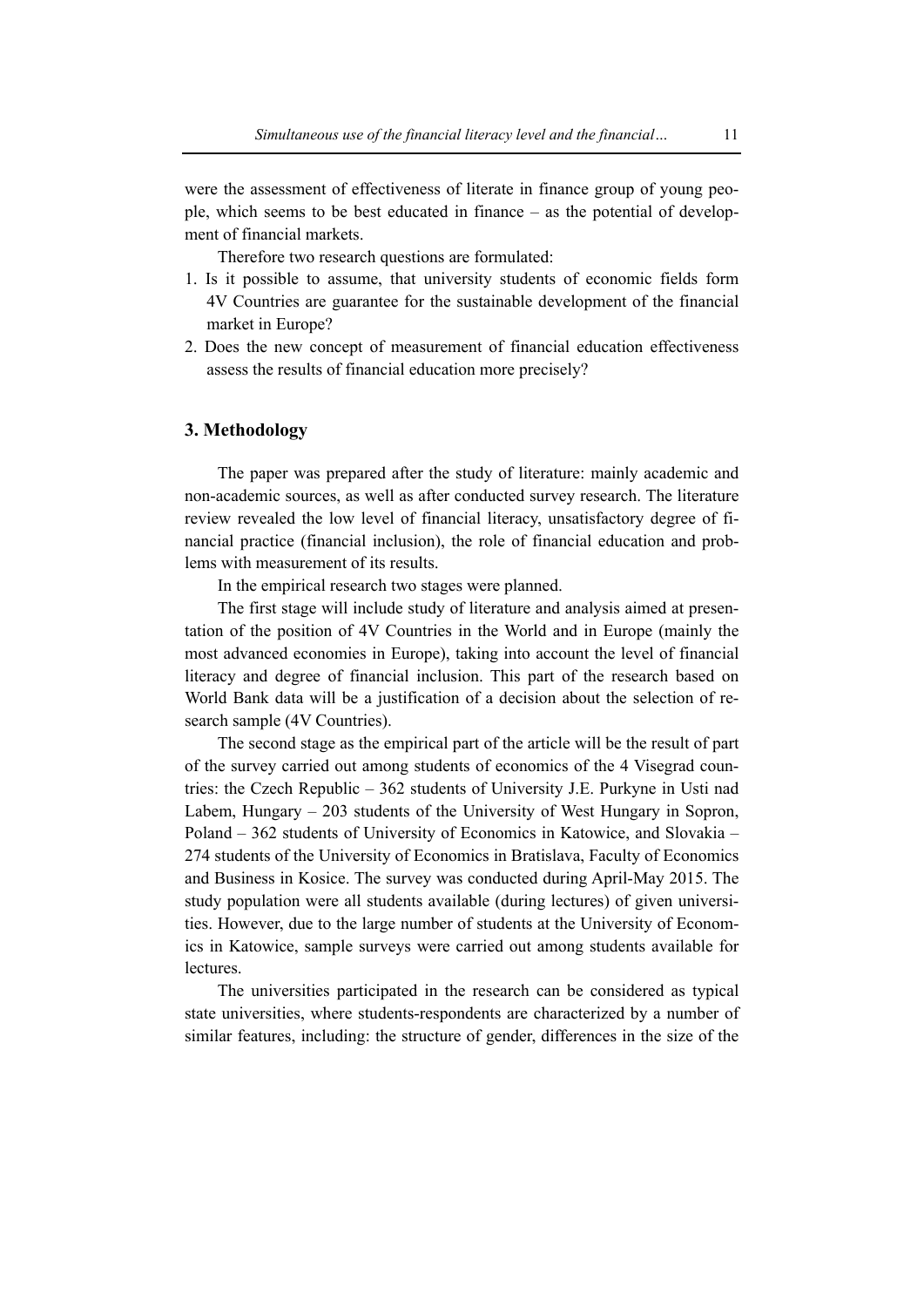city they come from and differences in the economic/non-economic education of their parents. Therefore it can be assumed that the selected research sample is a miniature of the population of students of economics.

The study was carried out taking into account the respondent's country. In the study the participants were both students starting economics studies (students of first year of bachelor study) as well as students graduating from economic/financial education (students of last year of M.A. studies) from 4 Visegrad Countries (Figure 1).





The choice of this target group (university students of economics) is not accidental. Young and very well educated students interested in economics and/or finance should represent a high level of both financial literacy and financial inclusion.

They are very important potential participants and creators of the financial market as well as future experts and advisors of this market.

The measurement of financial education will take into account the basic level of financial literacy using the questionnaires available in the literature. It allows for additional comparison with a different country and at a different time. The measurement of financial inclusion will be conducted considering the usage of the basic financial products and services represented by the demand.

It should be noted, that the data in the second part of the empirical research were collected in one survey research. Therefore, the result of simultaneous-use of the financial literacy level and the financial inclusion degree as an assessment of financial education efficiency will be presented as the percentage of respondents, who are literate in finance and at the same time use the basic products of financial market.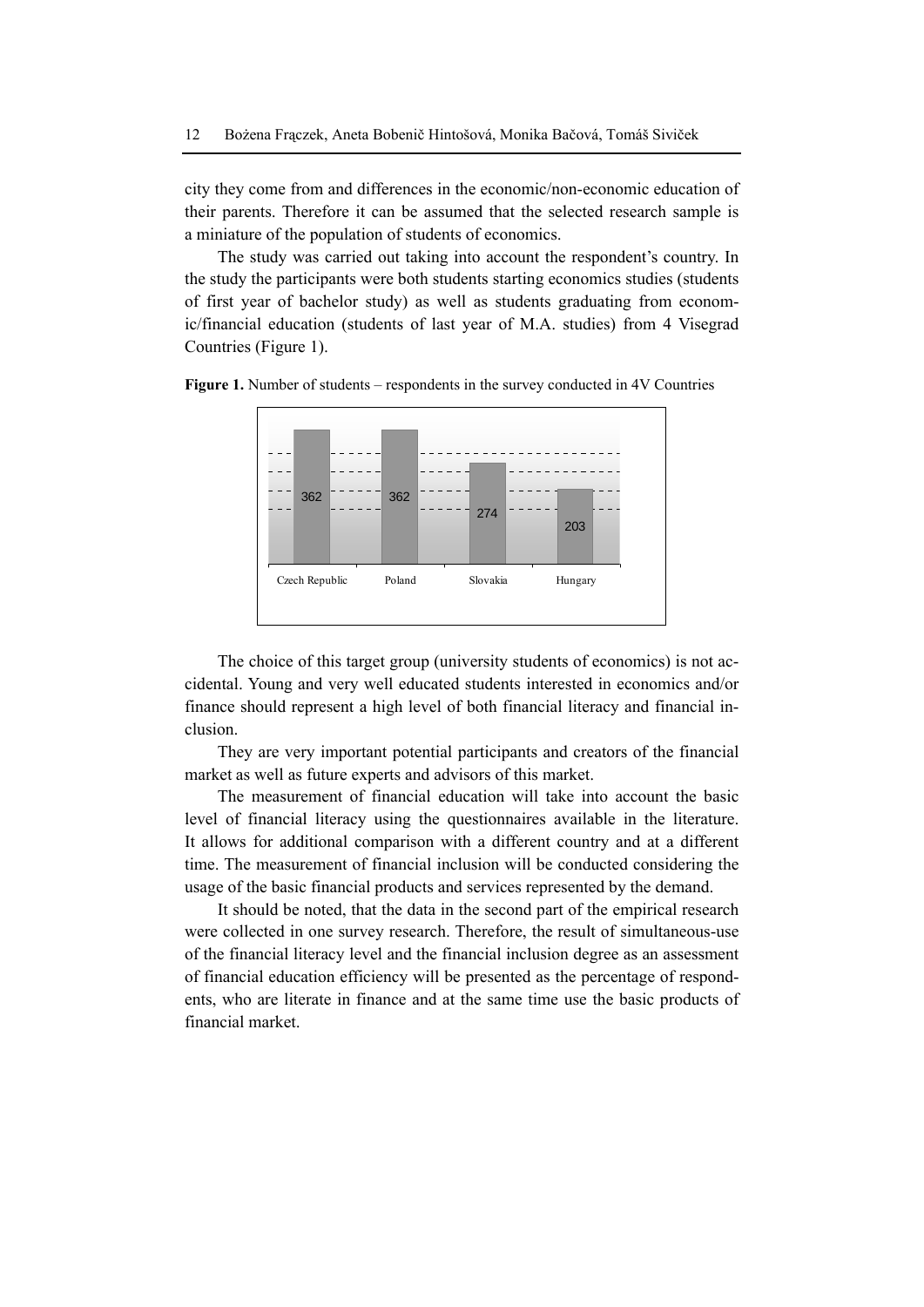# **4. Research and discussion**

# **4.1. Effectiveness of financial education in 4 Visegrad Countries in comparison to the other countries all over the world**

In order to justify the selection of countries for research (4V Countries: Czech Republic, Hungary, Poland, Slovakia), the Authors decided to present the situation of these countries based on the comparison to other countries in the World, taking into account the countries with the worst and the best result in terms of financial literacy and financial inclusion.

The data presented in Figures 2-5 show an equivocal situation/position of analyzed countries of East and Central Europe (4V Countries) in the field of level of financial literacy and degree of financial inclusion as the results of financial education. Taking into account the World as the whole, the situation of 4V Countries seems to be not bad. But considering the European region, each of 4V countries presents underperformance compared with many developed European countries.

The level of financial literacy is measured on the base of the same test conducting in the most of countries all over the World. The Figure 2 presents the percentage of respondents with the best scores (at least 3 out of 4 correct answers in the test on interest, interest compounding, inflation, risk diversification) in different countries. In addition there is the information on GDP (Gross Domestic Product) per Capita in a particular country.





Note: YE – Yemen, AL – Albania, AF – Afghanistan, SO – Somalia, AO – Angola, TJ – Tajikistan, HT – Haiti, AM – Armenia, NP – Nepal, KH – Cambodia, PL – Poland, SK – Slovakia, HU – Hungary, CZ – Czech Republic, FI – Finland, AU – Austria, DE – Germany, NE – Netherlands, UK – United Kingdom, CA – Canada, IL – Israel, SE – Sweden, NK – Denmark, NO Norway.

Source: Based on: World Bank [2015].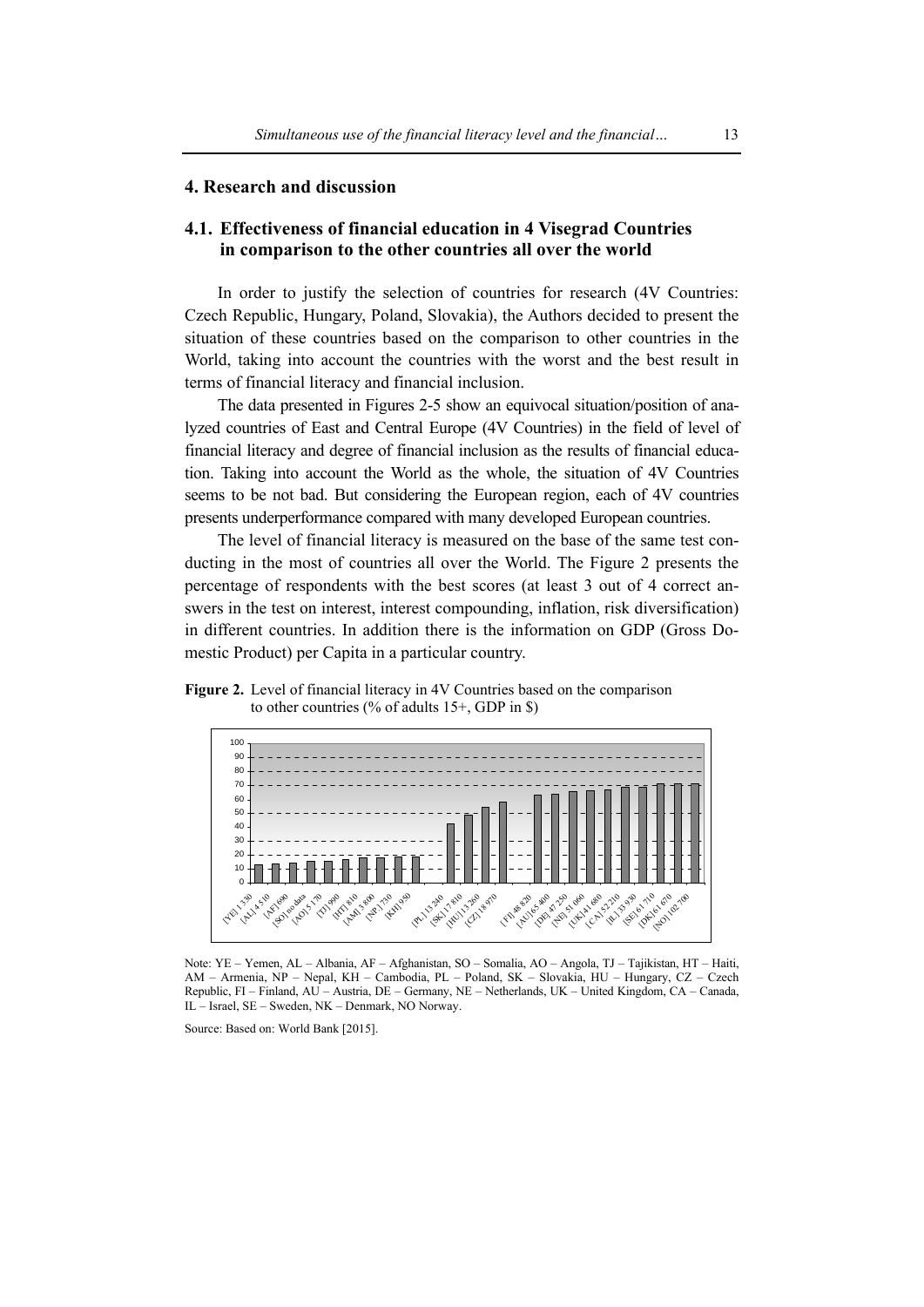The data in Figure 2 confirm, that the level of financial literacy varies greatly throughout the World as well as – although in a smaller degree – throughout Europe.

On the one hand, the presented situation is a result of an identified bigger number of different educational schemes in the most developed countries in comparison to developing countries of Europe (mainly the countries of Central and Eastern Europe). It should be emphasized that Poland was the most active eastern European country in matters of financial literacy [Habschick, Seidl, Evers 2007]. Taking into consideration the last statement, it should be analyzed whether the way of measuring the level of financial literacy presented in Figure 2 is enough.

In addition, the degree of main areas of financial inclusion was examined (having account, saving and borrowing money as the client of formal financial institutions – Figures 3-5).





Note: TM – Turkmenistan, YE – Yemen, NE – Niger, GN – Guinea, BI – Burundi, MG – Madagascar, AF – Afghanistan, IQ – Iraq, TJ – Tajikistan, CM – Cameroon, HU – Hungary, SK – Slovakia, PL – Poland, CZ – Czech Republic, DE – Germany, AU – Australia, UK – United Kingdom, CA – Canada, NE – Netherlands, NZ – New Zealand, SE – Sweden, DK – Denmark, FI – Finland, NO – Norway.

Source: Based on: World Bank [2015].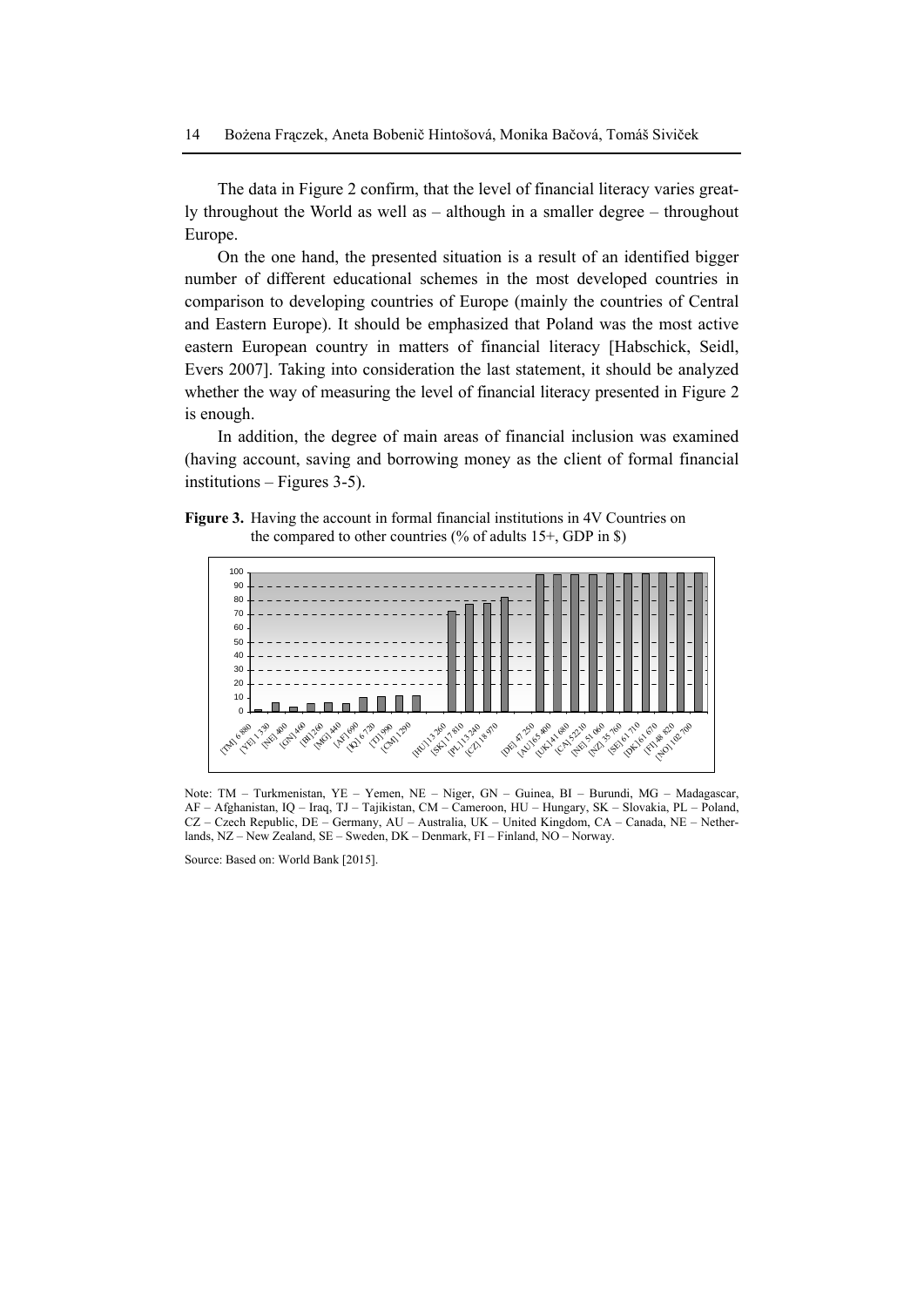



Note: TM – Turkmenistan, YE – Yemen, GE – Georgia, TJ – Tajikistan, AM – Armenia, UZ – Uzbekistan, NE – Niger, SO – Somalia, GN – Guinea, ML – Mali, HU – Hungary, PL – Poland, SK – Slovakia, CZ – Czech Republic, NE – Netherlands, LU – Luxemburg, JP – Japan, AT – Austria, CA – Canada, DK – Denmark, NZ – New Zealand, SE – Sweden, NO – Norway.

Source: Based on: World Bank [2015].





Note: YE – Yemen, UZ – Uzbekistan, NE – Niger, PK – Pakistan, BI – Burundi, CM – Cameroon, SO – Somalia, GN – Guinea, MG Madagascar, VE – Venezuela, HU – Hungary, CZ – Czech Republic, SK – Slovakia, PL – Poland, AU – Australia, ME – Montenegro, CA – Canada, KH – Cambodia, SE – Sweden, NO Norway, IR – Iran, NZ – New Zealand, MN – Mongolia, IL – Israel.

Source: Based on: World Bank [2015].

The degree of financial inclusion represented by having account, saving and borrowing money in formal financial institutions in 4V Countries as a group – is similar to the level of financial inclusion: higher than in the poor countries in the World and lower than in the richest countries (mainly European developed countries). But a more detailed analysis shows, that there are discrepancies between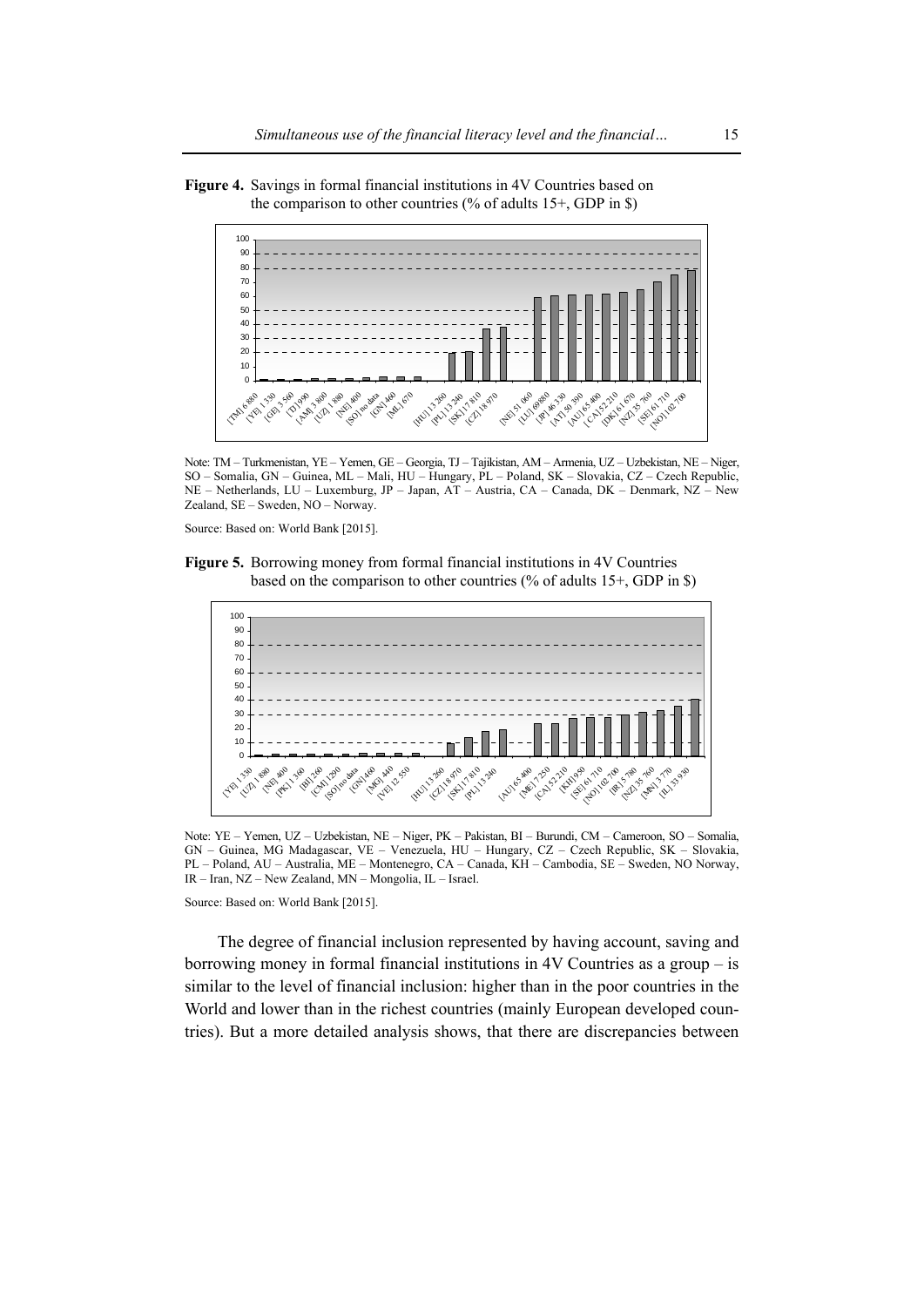the level in financial literacy and a degree of particular aspects of financial inclusion. It may mean, that the part of the used financial products and services may be results of uninformed decisions. In such a situation the separate measurement of financial literacy and financial inclusion should be supplemented by the simultaneous-use of these two concepts.

# **4.2. Separate and simultaneous assessment of financial literacy and financial inclusion among university students of economic fields in 4VCountries – primary research**

A separate and simultaneous assessment of financial literacy and financial inclusion will be conducted among university students of economic fields in 4VCountries. It allows for testing the new proposed way of measurement and at the same time it may give the answer for the question: Is it possible to assume, that university students of economic fields are guarantee for the sustainable development of the financial market in Europe?

Taking into account that the percentage of correct answers to a particular question represents the level of financial literacy, the Authors of the paper expected that the level of financial literacy of an average individual would be much lower than the level of financial literacy of students of economic universities. Table 1 presents the comparison of the level of basic financial literacy among respondents (university students of economic fields) and population of all adults in particular 4V Countries. In research conducted among the students who study economic field the same questions on financial knowledge and skills presented in Table 1 were used. The Authors expected better scores in the case of students in comparison to "all population" scores – as the target group which is interested in economy and finance and as the group of people who participate in professional financial education.

It should be stressed, that the questions in the survey were absolutely basic. The expectation of Authors about the much better level of financial literacy of educated and interested in economy and finance young people, did not come true. In few cases the percentage of positive answers of average individual financial consumer was higher than students of economics. In addition the more extended research shows that level of financial knowledge of little bit more advanced content (basic of derivatives) is very poor. Because Slovakia did not participate in the OECD/INFE research, the Table 1 presented the additional results of World Bank – initiative research from 2015 [World Bank, 2016b].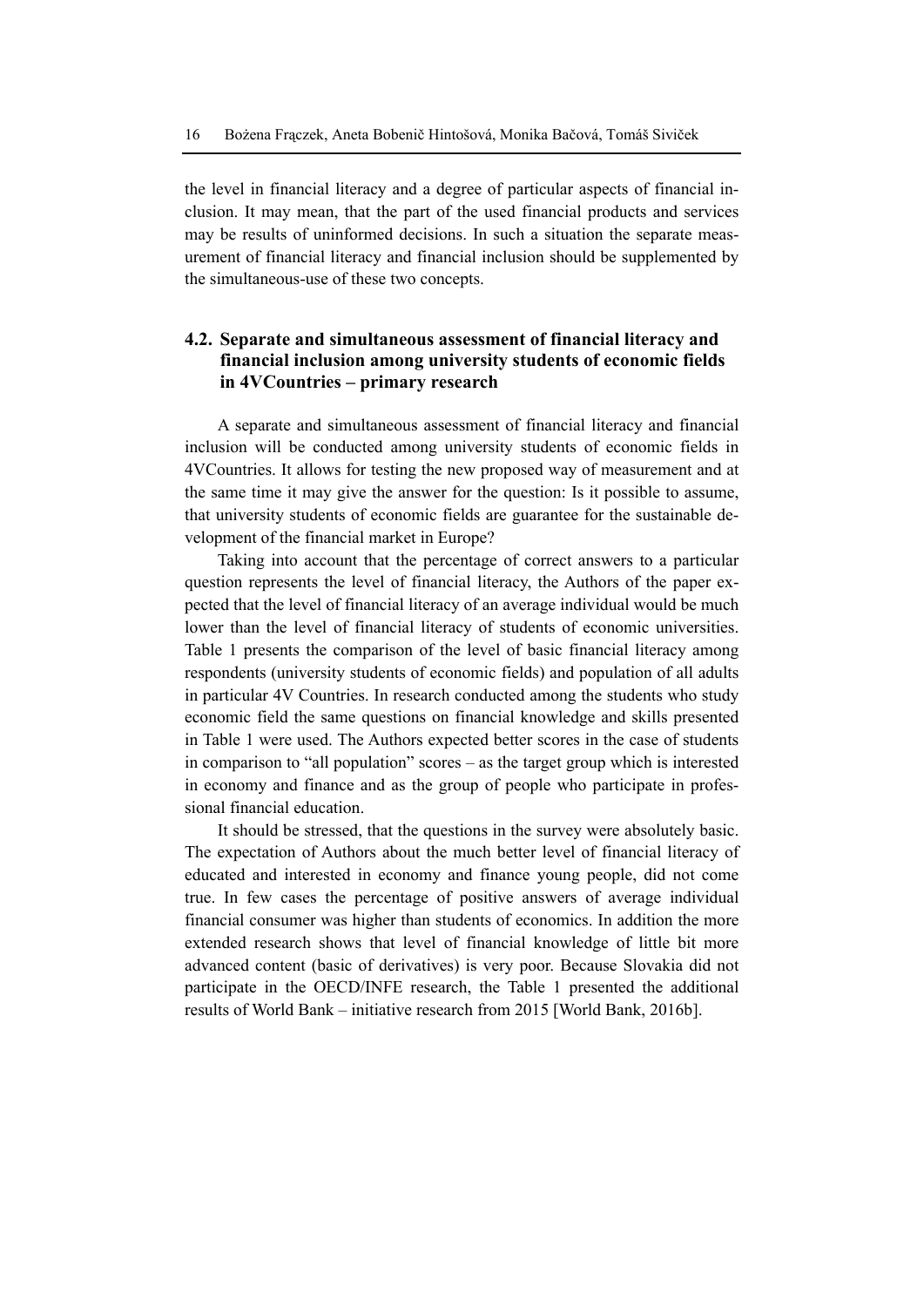| Country/<br>/questions                                       | Timevalue of<br>money/<br>/inflation | Interest<br>pay on<br>loan | Calculation<br>on interest<br>and<br>principal | Compound<br>interest | Risk of<br>different<br>instruments | Risk and<br>return | Diversification<br>of portfolio |
|--------------------------------------------------------------|--------------------------------------|----------------------------|------------------------------------------------|----------------------|-------------------------------------|--------------------|---------------------------------|
| Czech Republic<br>economy students                           | 86.2%                                | 79.8%                      | 82.0%                                          | 56.9%                | 74.0%                               | 87.0%              | 67.7%                           |
| Czech Republic<br>all population<br><b>OECD/INFE</b><br>2015 | 68.0%                                | 83.0%                      | 58.0%                                          | 34.0%                | no data                             | 71.0%              | 69.0%                           |
| Czech Republic<br>all population<br>World Bank, 2015         | no data                              | no data                    | 71.0%                                          | 54.0%                | no data                             | no data            | 56.0%                           |
| Hungary<br>economy students                                  | 82.3%                                | 86.7%                      | 83.3%                                          | 57.1%                | 70.9%                               | 82.3%              | 56.2%                           |
| Hungary<br>all population<br><b>OECD/INFE</b><br>2015        | 67.0%                                | 91.0%                      | 53.0%                                          | 33.0%                | no data                             | 84.0%              | 65.0%                           |
| Hungary<br>all population<br>World Bank, 2015                | no data                              | no data                    | 68%                                            | 53%                  | no data                             | no data            | 50%                             |
| Poland<br>economy students                                   | 84.0%                                | 85.4%                      | 79.0%                                          | 75.1%                | 80.9%                               | 86.7%              | 73.8%                           |
| Poland<br>all population<br><b>OECD/INFE</b><br>2015         | 80.0%                                | 77.0%                      | 61.0%                                          | 30.0%                | no data                             | 77.0%              | 56.0%                           |
| Poland<br>all population<br>World Bank, 2015                 | no data                              | no data                    | $60.0\%$                                       | 45.0%                | no data                             | no data            | 39.0%                           |
| Slovakia<br>economy students                                 | 73,7%                                | 92,7%                      | 81,8%                                          | 61,3%                | 71,2%                               | 88,7%              | 79,6%                           |
| Slovakia<br><b>OECD/INFE</b><br>2015                         | no data                              | no data                    | no data                                        | no data              | no data                             | no data            | no data                         |
| Slovakia<br>World Bank, 2015                                 | no data                              | no data                    | 66.0%                                          | 49.0%                | no data                             | no data            | 42.0%                           |

**Table 1.** Level of basic financial literacy of university of economics students and of average adults in 4V Countries

Note: Slovakia has not participated in the research conducted under the OECD/INFE, 2016.

The questions in test in research among students and in OECD/INFE, 2016 research were the same and the research of World Bank, 2016 refers to similar areas, but includes the other questions.

Source: Based on the conducted research and for "all population" [OECD/INFE, 2016] and [World Bank, 2016b] – data comes from research conducted in 2015.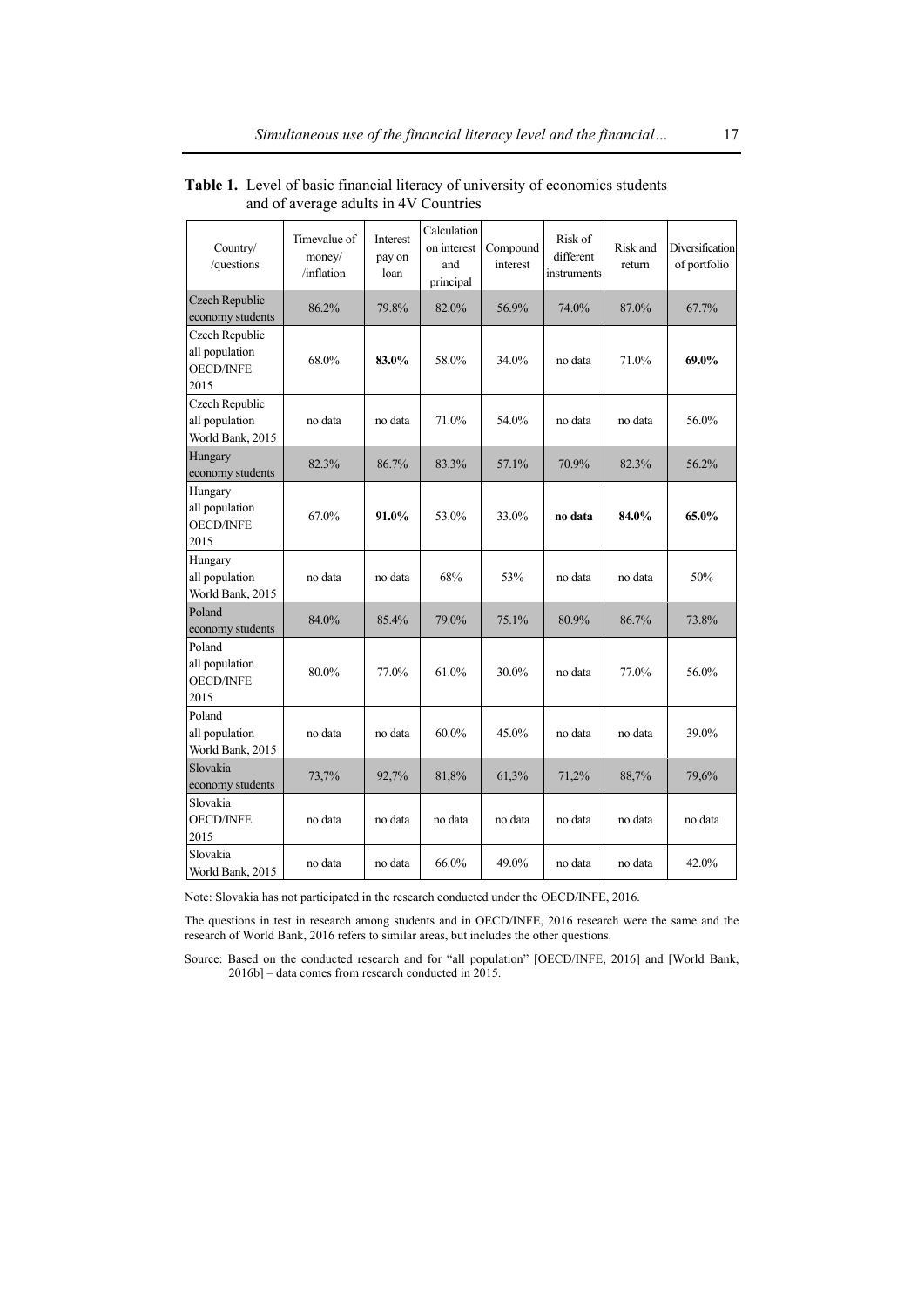In addition, taking into account the role of students in financial market as the creators, advisors as well as financial managers, the research was expanded among the students on fundamentals of financial derivatives.

**Table 2.** Level of basic knowledge on derivatives of university economics students in 4V Countries

| Country/questions | Futures and options<br>(main characteristic) | Futures (main characteristic) | Option strategies |
|-------------------|----------------------------------------------|-------------------------------|-------------------|
| Czech Republic    | 14.4%                                        | 32.3%                         | 13.3%             |
| Hungary           | 18.2%                                        | 33.5%                         | 18.2%             |
| Poland            | 37.3%                                        | 64.1%                         | 15.2%             |
| Slovakia          | 20.1%                                        | 48.9%                         | 15.7%             |

| <b>Table 3.</b> Financial inclusion of economics students and adults in 4V Countries |
|--------------------------------------------------------------------------------------|
|--------------------------------------------------------------------------------------|

|                                                   | Banking account  |                 | Saving money   |                          |                            | Borrowing money              |                                 |                             |
|---------------------------------------------------|------------------|-----------------|----------------|--------------------------|----------------------------|------------------------------|---------------------------------|-----------------------------|
| Area of financial<br>inclusion/survey<br>and year | all adults       | young<br>adults | any<br>savings | in formal<br>institution | in informal<br>institution | from<br>family or<br>friends | from<br>a formal<br>institution | from<br>a private<br>lender |
|                                                   |                  |                 |                | <b>Czech Republic</b>    |                            |                              |                                 |                             |
| Current research                                  | 90.03%           |                 | 81.20%         | 53.61%                   | 1.93%                      | 30.67%                       | 2.77%                           | 1.38%                       |
| 2015 Students                                     |                  |                 |                |                          |                            |                              |                                 |                             |
| World Bank 2011 A                                 | 80.70%           | 55.70%          | 49.0%          | 35.50%                   | 1.10%                      | 18.10%                       | 9.50%                           | 1.30%                       |
| World Bank 2014 A                                 | 82.20%           | 64.90%          | 62.60%         | 37.60%                   | 3.80%                      | 14.10%                       | 13.00%                          | 1.80%                       |
| <b>Hungary</b>                                    |                  |                 |                |                          |                            |                              |                                 |                             |
| Current research<br>2015 Students                 | 97.03%           |                 | 81.75%         | 42.85%                   | 14.77%                     | 26.11%                       | 6.39%                           | 0.96%                       |
| World Bank 2011 A                                 | 72.70%<br>51.00% |                 | 26.70%         | 17.30%                   | 1.60%                      | $9.50\%$                     | 9.40%                           | 1.10%                       |
| World Bank 2014 A                                 | 72.30%           | 50.70%          | 38.20%         | 19.30%                   | 2.30%                      | 14.90%                       | 8.70%                           | 0.70%                       |
|                                                   | Poland           |                 |                |                          |                            |                              |                                 |                             |
| Current research                                  | 81.46%           |                 |                |                          |                            |                              |                                 |                             |
| 2015 Students                                     |                  |                 | 93.11%         | 68.25%                   | 6.33%                      | 25.94%                       | 7.16%                           | 2.22%                       |
| World Bank 2011 A                                 | 70.20%           | 47.80%          | 30.80%         | 18.00%                   | $1.00\%$                   | 13.40%                       | 9.60%                           | $0.90\%$                    |
| World Bank 2014 A                                 | 77.90%           | 63.70%          | 46.60%         | 20.80%                   | 2.50%                      | 12.10%                       | 18.90%                          | 0.60%                       |
|                                                   |                  |                 |                | Slovakia                 |                            |                              |                                 |                             |
| Current research                                  |                  |                 | 86.85%         | 55.50%                   | 13.90%                     | 29.20%                       | $4.00\%$                        | 2.15%                       |
| 2015 Students                                     | 93.80%           |                 |                |                          |                            |                              |                                 |                             |
| World Bank 2011 A                                 | 79.60%           | 59.50%          | 49.30%         | 36.80%                   | 1.60%                      | 17.90%                       | 11.40%                          | 0.80%                       |
| World Bank 2014 A                                 | 77.20%           | 37.60%          | 62.50%         | 44.00%                   | 2.50%                      | 13.40%                       | 17.70%                          | 1.50%                       |

Note: The white cells mean higher degree of financial inclusion.

Source: Based on the conducted research and [World Bank 2012; World Bank 2015].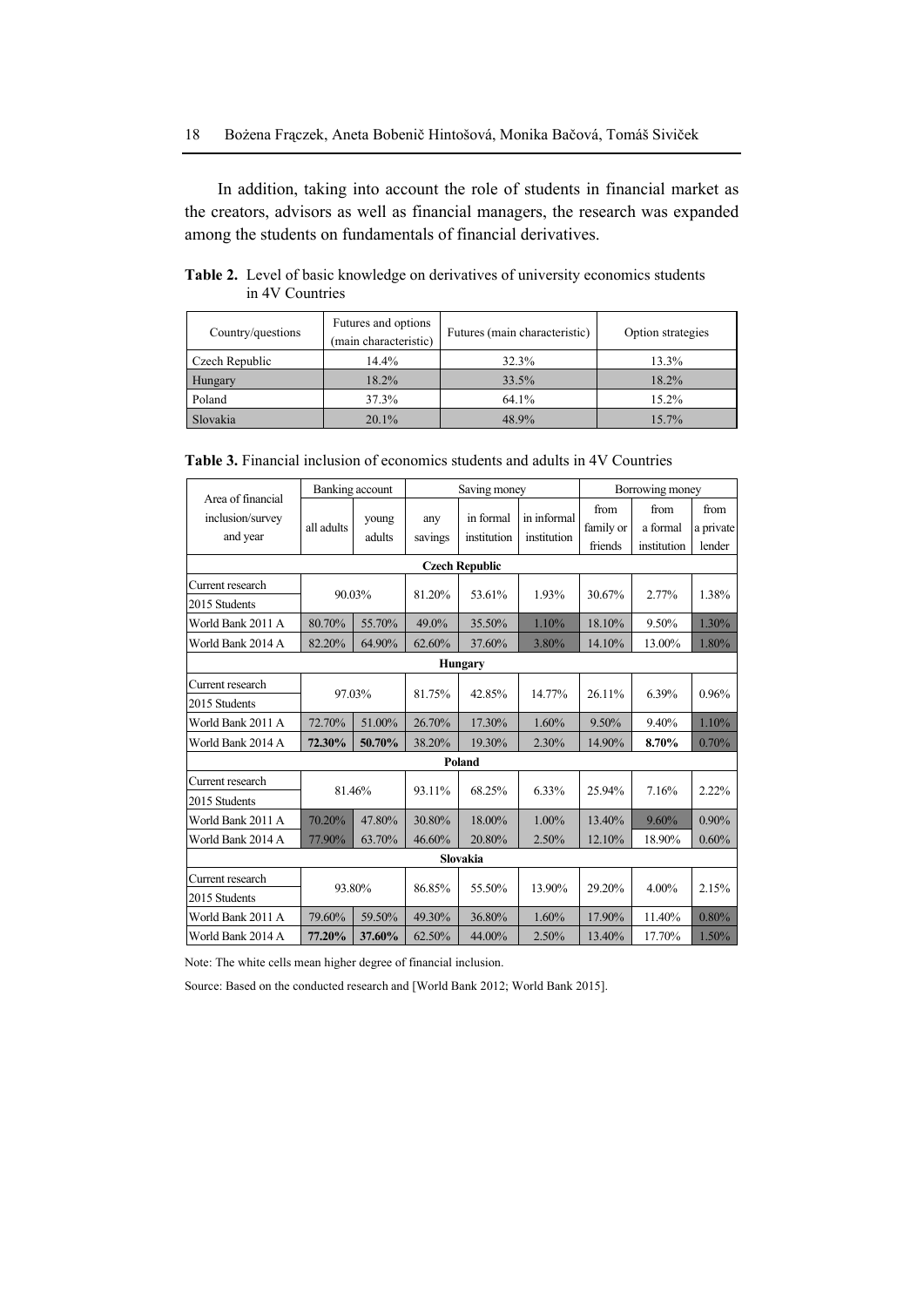Although the financial derivatives play the crucial role in financial risk management and it is underlined in educational contents, students from each researched country represent very low level of knowledge in this field.

The next aspects and a way of an assessment of financial efficiency is a degree of financial inclusion. Table 3 presents the degree of financial inclusion, taking into consideration the basic areas of participating in financial markets by both group: students – respondents of the research and adults (A) in 4V Countries.

The results of research show that usage of basic offers of formal financial market by students of economic fields is more advanced than average adults except borrowing money. The low level of borrowing money by students in the banks is caused by the lack of credit worthiness of young people.

The presented ways of an assessment of financial education efficiency are typical and the most often used. It is worthwhile presenting the level of financial literacy as the percentage of correct answers for a question referring to adequate financial content and analysis of the degree of financial inclusion by determining the scale of usage of the formal financial institution's offers.

Nevertheless, taking into account the fact that proper level of financial literacy should influence making informed financial decisions and at the same time participating in financial markets, the Authors of this paper decided to measure the efficiency of financial education by simultaneous-use of the financial literacy level and the financial inclusion degree. The carried out empirical research allows to verify this way as the financial education efficiency measurement. It was possible to find the percentage of respondents equipped in financial knowledge and skills who use these in practice on the financial market. The research was conducted in two areas:

- − basic level of financial literacy and using the basic financial product served by formal financial institutions,
- − extended level of financial literacy (basic level of knowledge of main theories of the financial markets) and investing in risky financial instruments (e.g. stocks or currency).

It is worth comparing the data in Table 3 and data in Figure 6. More detailed analysis confirms that only part of financial inclusion (seen as participating in financial market by using the particular financial offers) is accompanied by required financial knowledge. The data may be interpreted as a confirmation, that many financial decisions made by individuals are not informed. This fact was also confirmed by the analysis of another (more sophisticated) area of financial inclusion – risky investment.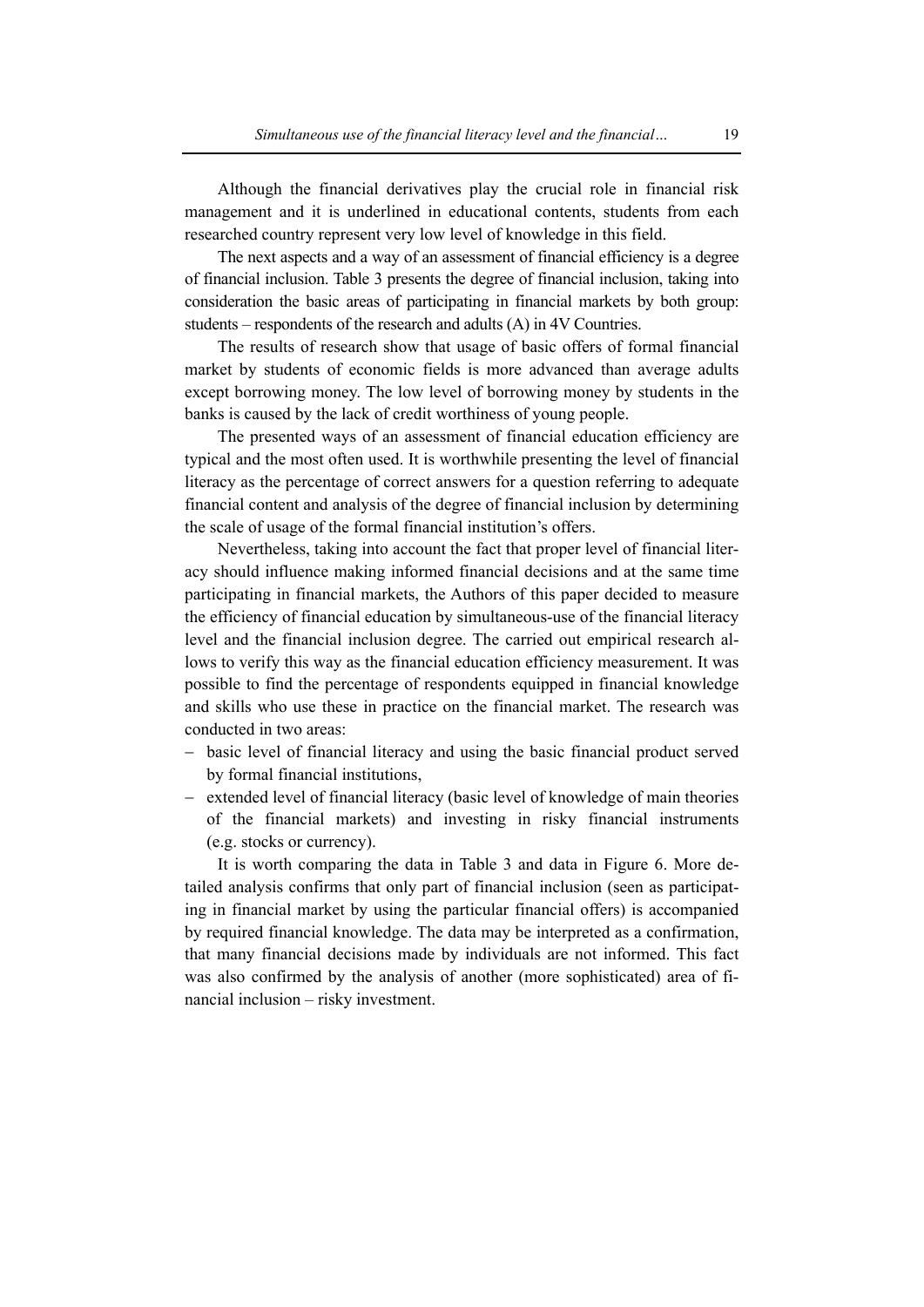**Figure 6.** Percentage of the best educated students who have 0 or 1 mistake in their seven questions test on financial knowledge and skills and who, at the same time, use the basic financial product (served by formal financial institutions)



**Table 4.** The level of understanding the basic concept of main financial market theory by university students in 4V Countries

| Country        | Portfolio | Technical | Fundamental | Behavioral | All theories | At least one |
|----------------|-----------|-----------|-------------|------------|--------------|--------------|
|                | theory    | analysis  | analysis    | theory     |              | theory       |
| Czech Republic | 67.7%     | 20.7%     | 39.8%       | 44.2%      | 7.7%         | 84.0%        |
| Hungary        | 56.2%     | 29.6%     | 42.4%       | 45.8%      | 7.9%         | 78.8%        |
| Poland         | 73.8%     | 39.2%     | 67.7%       | 62.2%      | 21.3%        | 92.8%        |
| Slovakia       | 46.7%     | 46.4%     | 57.3%       | 49.3%      | 19.3%        | 92.0%        |

Note: Parameters mean percentages of students, who answered correctly.

The knowledge of basic issues relating to investment in the financial markets, explained by the main theories (portfolio theory, technical analysis, fundamental analysis and behavioral theory) is necessary in investment processes, especially in the case of risky investment. The result of research shows, that this knowledge is rather poor. The results of the next stage of analysis confirm very low level of participating in market of risky financial instruments. In addition a small group of students, who are investors are not equipped in appropriate knowledge about financial markets.

Very surprising results show that young investors do not invest on the basis of their knowledge – usually they don't know the main concepts of investing.

It was to be expected that the simultaneous-use of the financial literacy level and the financial inclusion degree as an assessment of financial education efficiency would show much lower level in comparison to individual level of financial literacy and individual degree of financial inclusion. But a varied scale can be noticed of participation in particular segments of financial market on the basis of informed financial decisions (based on elements of financial literacy: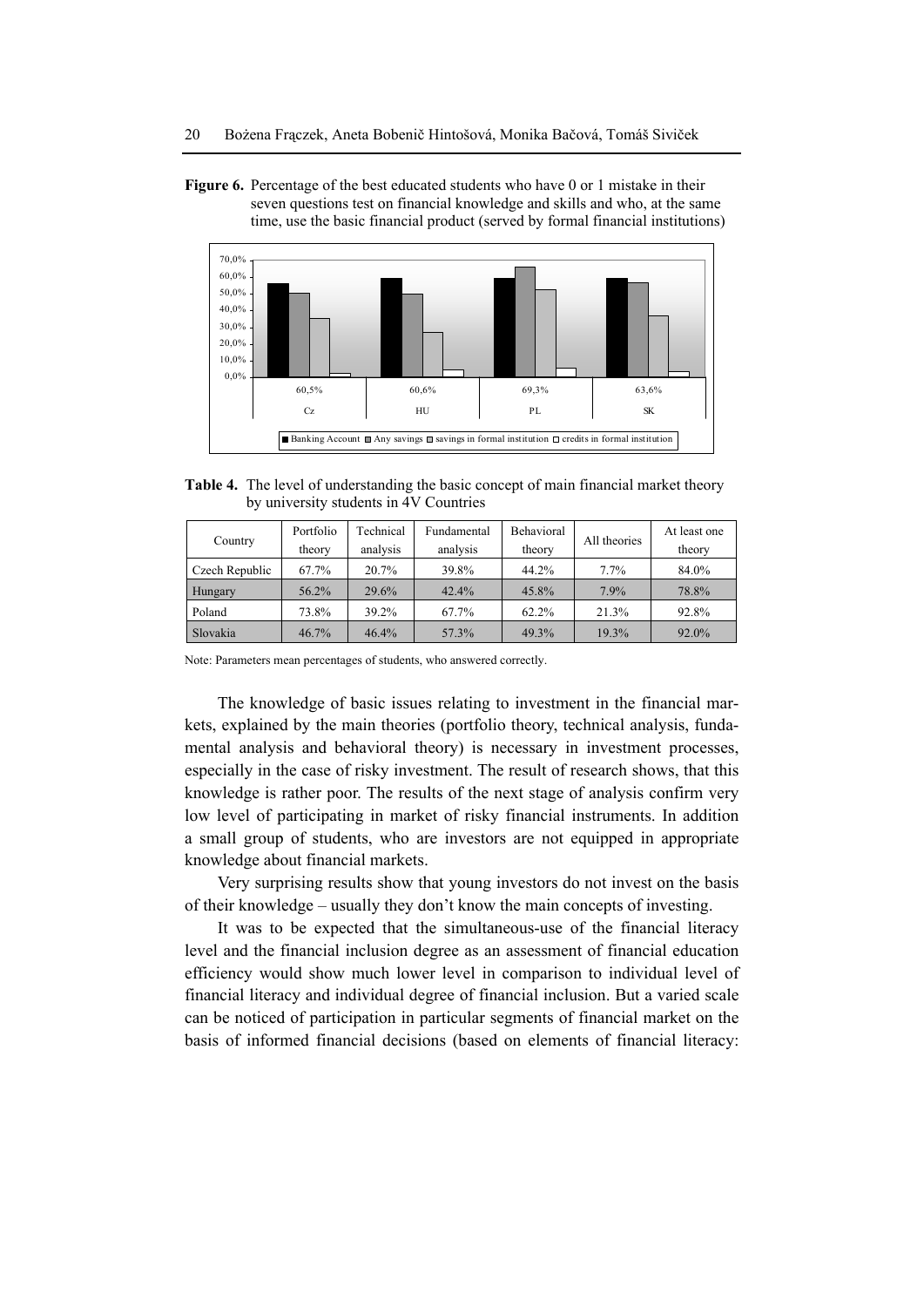knowledge, skills, awareness, etc.). Unfortunately, more complicated financial decisions (risky investment) in a small degree are results of appropriate financial knowledge and skills.

| Country        | Risk<br>investment | Risk investment & very<br>basic knowledge of all<br>main theories | Risk investment & very basic<br>knowledge of at least one of<br>main theories |
|----------------|--------------------|-------------------------------------------------------------------|-------------------------------------------------------------------------------|
| Czech Republic | $4.1\%$            | $0.8\%$                                                           | $3.6\%$                                                                       |
| Hungary        | 10.3%              | $3.4\%$                                                           | 8.9%                                                                          |
| Poland         | 6.4%               | 1.4%                                                              | 6.4%                                                                          |
| Slovakia       | 9.1%               | 2.9%                                                              | 8.8%                                                                          |

**Table 5.** Informed financial decision in area of risky investment

Note: Percentage of respondents.

# **Conclusions and implications**

The main results of research confirm the very low level of financial literacy and financial inclusion of young future economists in 4VCountries. Comparing different target groups, e.g. students studying economics and/or finance with all population, significant differences in the level of financial literacy and degree of financial inclusion are also reported.

Taking into account the fundamentals of finance students represent similar level of financial literacy in comparison to "all population" in particular 4V Countries (in few cases the level of financial literacy of students is lower). In the fields of more advanced educational contents (e.g. fundamentals of financial derivatives) the level of financial literacy is very low in each reported country. It means, that students of economic fields in 4V Countries are not equipped in appropriate level of financial knowledge and skills to be active participants/investors and also the creators, advisors, experts and managers in the financial markets. Such situation does not facilitate the development of financial market in the future.

The percentage of respondents who use the basic financial products and services (degree of financial inclusion) is higher in comparison to the level of financial literacy. It is most likely the effect of today's technological reality and non-cash settlements dominance, where it is standard to have a bank account (taking into account the researched countries).

The usage of simultaneous assessment of financial literacy and financial inclusion among university students of economic fields in 4VCountries allows for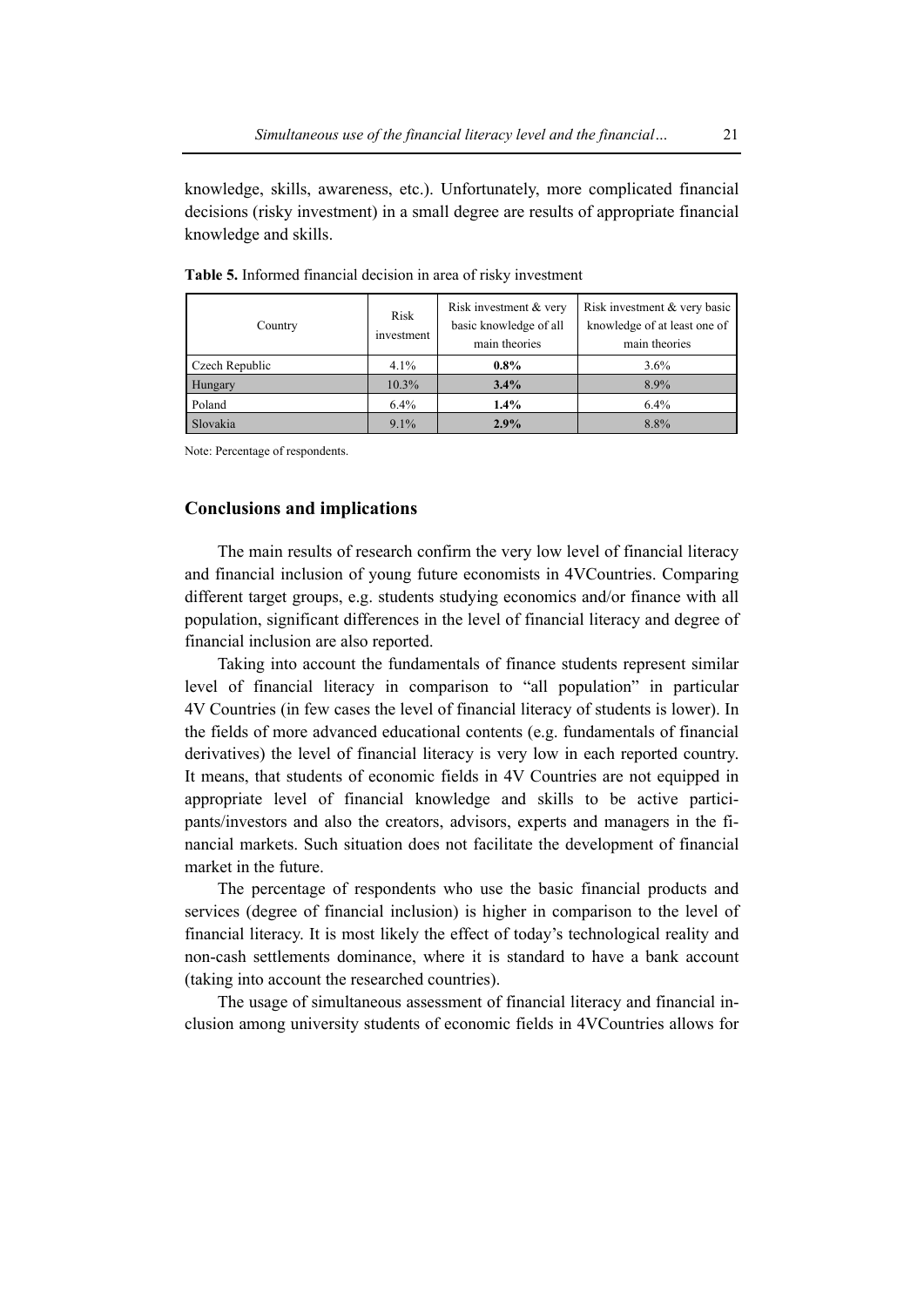examining the degree of financial inclusion among the students who at the same time are educated at the basic level in finance. This level of financial inclusion should be seen as an informed financial inclusion and it is increasingly lower in comparison to real financial inclusion.

Fundamentally it should be interpreted as a threat of the awaited substantial progress in European financial market. But taking into account the postulates 'against the financial education' which have been voiced [Willis 2008] due to low level of financial literacy all over the World, the students of economic fields in other European countries should be examined (including the students of West European countries).

Therefore, the problem of an effective way to improve the level of financial literacy and the degree of financial education is still open.

Unsatisfactory results of the research on the effectiveness of financial education, resulting in a low level of financial literacy, as well as an insufficient degree of financial inclusion among the students of economic fields as the future participants, creators, experts, managers in financial markets constitute the basis for further research.

Further research should be more detailed. It refers to a specially chosen target groups of research as well as the fields of financial knowledge (basic and more expanded) and areas of financial inclusion (basic and more sophisticated financial products and services).

Very important is also more detailed research on the particular factors influencing the level of financial literacy and a degree of financial inclusion.

#### **References**

- Atkinson A., Messy F. (2012): *Measuring Financial Literacy: Results of the OECD/INFE Pilot Study*. "Working Papers on Finance, Insurance and Private Pensions", Vol. 15, pp. 446-448.
- Atkinson A., Messy F. (2013): *Promoting Financial Inclusion through Financial Education: OECD/INFE Evidence, Policies and Practice*. "OECD Working Papers on Finance, Insurance and Private Pensions", http://dx.doi.org/10.1787/5k3xz6m88 smp-en (accessed: September 2016).
- Demirgüç-Kunt A., Klapper L. (2013): *Measuring Financial Inclusion: Explaining Variation in Use of Financial Services across and within Countries*, "Brookings Papers on Economic Activity", pp. 279-340, http://www.brookings.edu/~/media/Projects/ BPEA/Spring%202013/2013a\_klapper.pdf (accessed: August 2016).
- Dupas P., Robinson J. (2013): *Why Don't the Poor Save More? Evidence from Health Savings Experiments*. "American Economic Review", Vol. 103(4), pp. 1138-1171.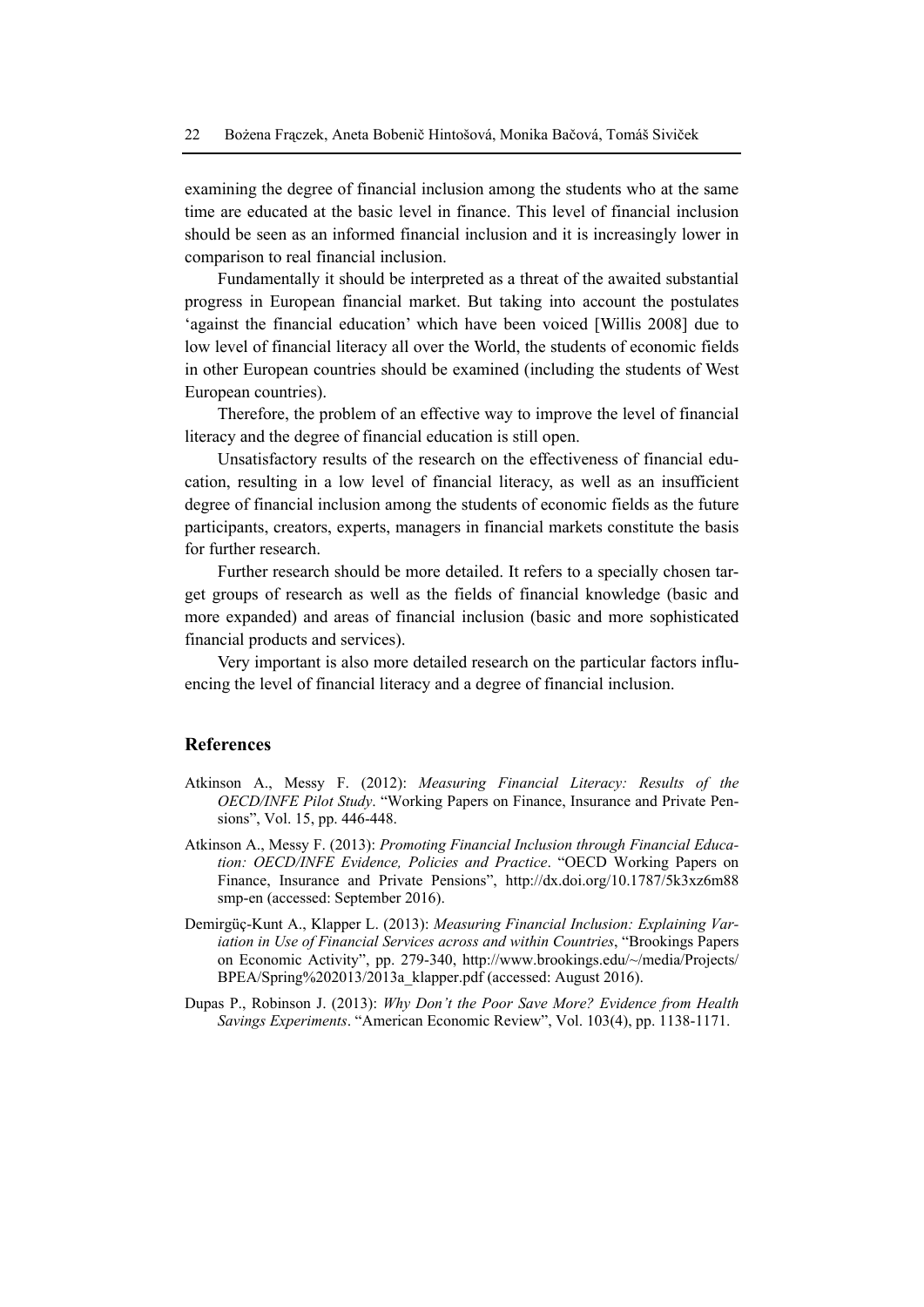- Frączek B. (2016a): *Usage of Internet Technology in Financial Education and Financial Inclusion by Students of Economics Universities*. "International Journal of Social, Behavioral, Educational, Economic, Business and Industrial Engineering", Vol. 10(9), pp. 3106-3114.
- Frączek B. (2016b): *Iluzja wiedzy finansowej jako zagrożenie dla zwiększenia stopnia włączenia finansowego i funkcjonowania rynku finansowego*. In: T. Czerwińska, A.Z. Nowak (eds.). *Rynek kapitałowy – efektywność i ryzyko*. Wydawnictwo Naukowe Wydziału Zarządzania Uniwersytetu Warszawskiego, Warszawa, pp. 27-39.
- Frączek B., Mitręga-Niestrój K. (2014): *Edukacja finansowa wobec rozwoju rynku alternatywnych usług finansowych*. "Annales UMCS Sectio H Oeconomia", vol. 48(3), pp. 99-107.
- Hathaway I., Khatiwada S. (2008): *Do Financial Education Programs Work?* "Federal Reserve Bank of Cleveland Working Paper", No. 08-03, http://www.cleve landfed.org/research/workpaper/2008/wp0803.pdf (access: September 2015).
- Habschick M., Seidl B., Evers J. (2007): *Survey of Financial Literacy Schemes in EU 27, Final Report*. Evers & Jung, Hamburg.
- Huston S.J. (2010): *Measuring Financial Literacy*. "The Journal of Consumer Affairs", Vol. 44(2), pp. 296-316.
- Khan H.R. (2011): *Financial Inclusion and Financial Stability: Are They Two Sides of the Same Coin*? Speech on Conference BANCON 2011, Indian Bankers Association & Indian Overseas Bank, Chennai, November 4, 2011.
- Kieżel M. (2015): *Application of New Media in Financial Education on the Example of Project Implemented by NBP*. In: S. Smyczek, J. Matysiewicz (eds*.*). *New Media in Higher Education Market*. UE, Katowice, pp. 141-149.
- King R.G., Levine R. (1993): *Finance and Growth: Schumpeter Might Be Right*. "Quarterly Journal of Economics", No. 108, pp. 717-738.
- Lusardi A., Mitchell O.S., Curto V. (2010): *Financial Literacy among the Young*. "Journal of Consumer Affairs", Vol. 44(2), pp. 358-380.
- Mandell L. (2009): *The Impact of Financial Education in High School and College on Financial Literacy and Subsequent Financial Decision Making*. Presented at the American Economic Association Meetings San Francisco, CA, January 4, www.aeaweb.org/assa/2009/retrieve.php?pdfid=507 (accessed: October 2016).
- Mahendra Dev S. (2006): *Financial Inclusion: Issues and Challenges*. "Economic and Political Weekly", Vol. 41(41), pp. 4310-4313.
- Mavrotas G., Son S. (2006): *Financial Sector Development and Growth: Re-examining the Nexus*. In: M. Bagella, L. Becchetti, I. Hasan (eds.). *Transparency, Governance and Markets*. Elsevier B.V., Amsterdam, pp. 217-242.
- Mehrotra A., Yetman J. (2015): *Financial Inclusion Issues for Central Banks*. "BIS Quarterly Review", http://www.bis.org/publ/qtrpdf/ rqt1503h.pdf (accessed: October 2016).
- OECD (2005): *Improving Financial Literacy: Analysis of Issues and Policies.* OECD. http://www.oecd.org/finance/financial-education/improvingfinancialliteracyanalysis ofissuesandpolicies.htm (accessed: July 2016).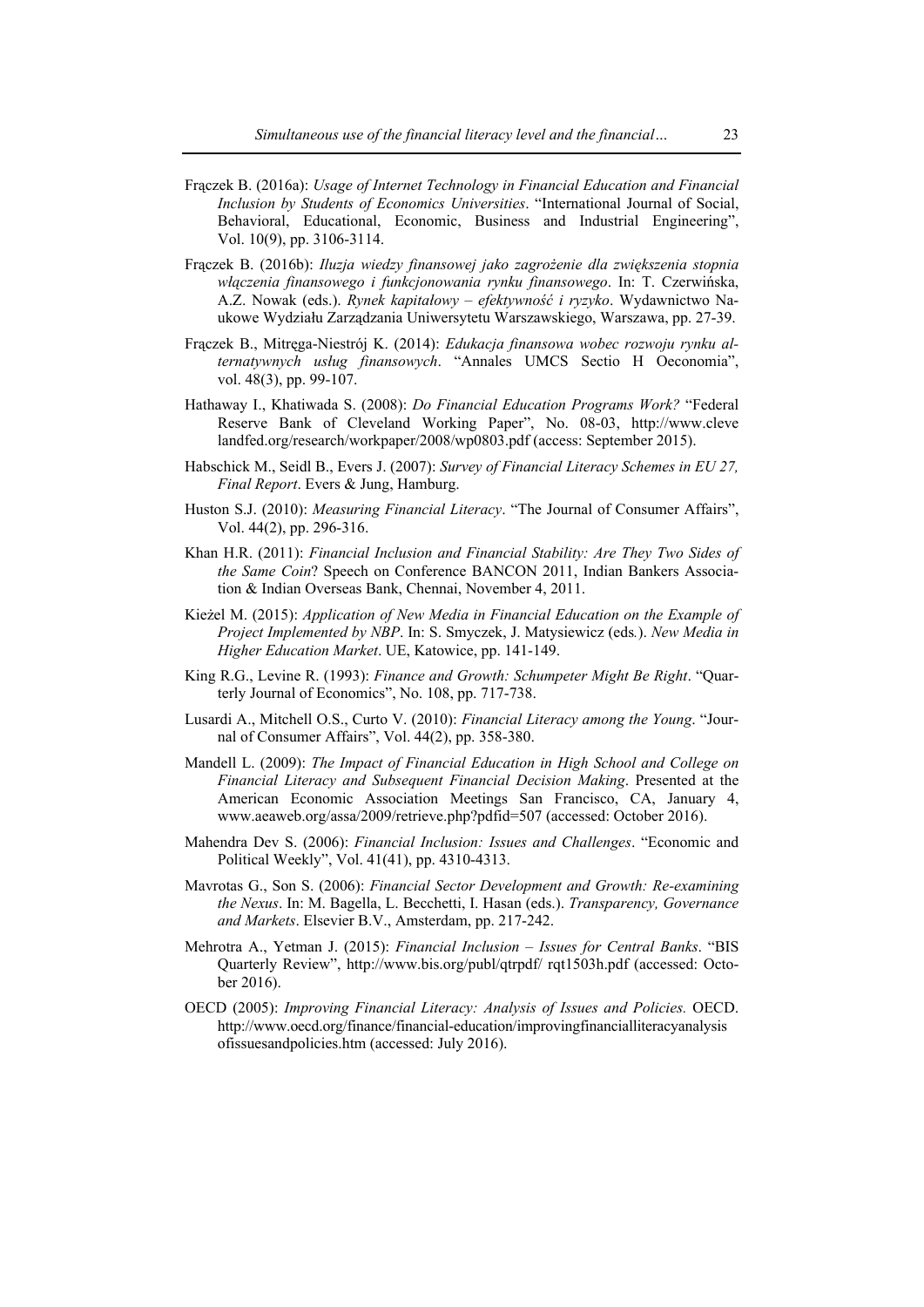- OECD/INFE (2013a): *Women and Financial Literacy. OECD/INFE Evidence Survey and Policy Responses*. http://www.oecd.org/daf/fin/financialeducation/TrustFund 2013 OECD INFE\_Women\_and\_Fin\_Lit.pdf (access: July 2016).
- OECD/INFE (2013b): *Financial Literacy and Inclusion. Results of OECD/INFE Survey across Countries and by Gender*. Financial Literacy & Education Russia Trust Fund, Paris.
- OECD/INFE (2016): *OECD/INFE International Survey of Adult Financial Literacy Competencies*. Paris.
- Peng T., Bartholomae S., Fox J., Cravener G. (2007): *The Impact of Personal Finance Education Delivered in High School and College Courses*. "Journal of Family and Economic Issues", No. 28, pp. 265-284.
- Rajan R., Zingales L. (1998): *Financial Dependence and Growth*. "American Economic Review", No. 88, pp. 559-586.
- Rozmahel P., Kouba L., Grochová L., Najman N. (2013): *Integration of Central and Eastern European Countries: Increasing EU Heterogeneity?* "Working Paper", No. 9, European Commission, Brussels.
- Tennyson S., Nguyen C. (2001): *State Curriculum Mandates and Student Knowledge of Personal Finance*. "Journal of Consumer Affairs", Vol. 35(21), pp. 241-262.
- Willis L.E. (2008): *Against Financial Literacy Education*. "Iowa Law Review", No. 94(08-10), http://papers.ssrn.com/sol3/papers.cfm?abstract\_id=1105384 (accessed: September 2016).
- World Bank (2012): *The Little Data Book on Financial Inclusion*. The World Bank Group, http://data.worldbank.org/sites/default/files/the-little-data-book-on-financial -inclusion-2012.pdf (accessed: October 2016).
- World Bank (2015): *The Little Data Book on Financial Inclusion*. The World Bank Group, https://openknowledge.worldbank.org/bitstream/handle/10986/21636/97814 64805523.pdf?sequence=3 (accessed: October 2016).
- Word Bank (2016a): *Enterprise Surveys*. http://www.enterprisesurveys.org/data/ exploretopics/finance#--1 (accessed: January 2017).
- World Bank (2016b): *Research: S&P Global FinLit Survey*. World Bank Development Research Group and GFLEC.
- Xu L., Zia B. (2012): *Financial Literacy around the Word*. "Policy Research Working Paper", No. 6107, http://elibrary.worldbank.org/doi/abs/ 10.1596/1813-9450-6107# (accessed: July 2016).
- Zieliński T. (2015): *Rezygnacja z gotówki nowy paradygmat pieniądza czy tylko innowacja w obszarze rozliczeń pieniężnych*? "Annales Universitatis Mariae Curie-Skłodowska. Sectio H, Oeconomia", No. 49/4, pp. 737-758.